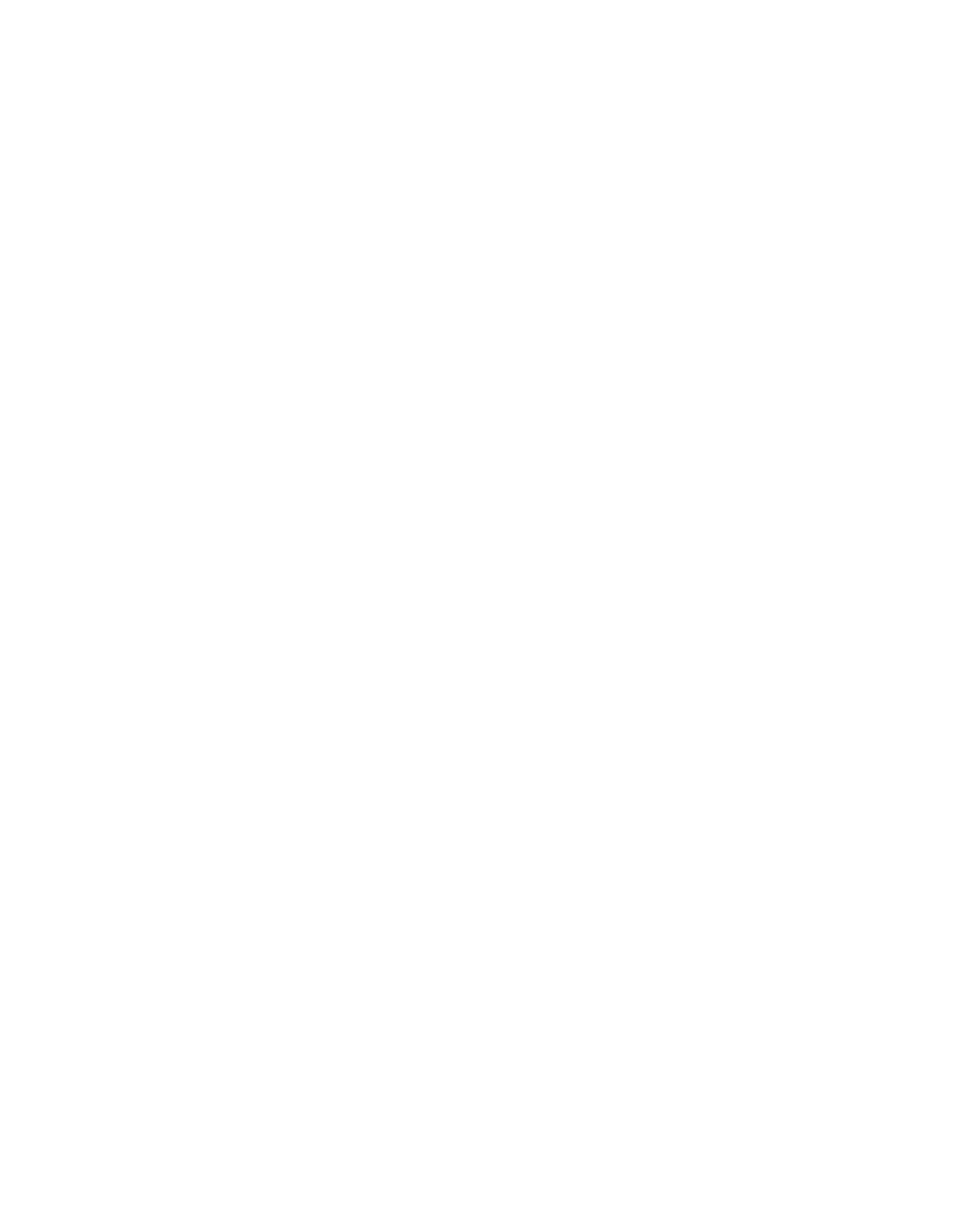

# The Unprecedented Federal Fiscal Policy Response to the COVID-19 Pandemic and Its Impact on State Budgets

### **Analysis in Brief**

The COVID-19 pandemic created enormous challenges throughout the world. In addition to deaths, hospitalizations, and various long-term health impacts, significant economic damage also occurred in COVID's aftermath. This economic damage included over 23 million unemployed U.S. workers. In the midst of these enormous economic challenges, the federal government began its fiscal response to the pandemic.

Within a year of the COVID-19 pandemic beginning in the U.S., the federal government enacted unprecedented fiscal stimulus amounting to nearly 25% of 2020 GDP (over \$5 trillion). This massive response far exceeded the federal fiscal response to previous recessions. Similar to previous recessions, expansionary monetary policy also played an important role.

The federal fiscal stimulus came in three waves, including a \$2.4 trillion (11.5% of GDP) Wave 1 in March and April 2020, a \$0.9 trillion (4.2% of GDP) Wave 2 in December 2020, and a \$1.9 trillion (8.9% of GDP) Wave 3 in March 2021.

This federal funding supported state and local government budgets both directly and indirectly. State and local governments directly received federal funds to respond to the public health emergency and support economic activity. Federal fiscal stimulus also provided considerable funding to firms and households, which indirectly supported state and local government budgets by supporting income and consumption. As incomes and spending grew, so did tax revenue.

In short, fiscal stimulus propped up the flailing U.S. economy in March and April 2020, when layoffs spiked due to shutdowns. However, the fiscal stimulus also contributed to economic challenges such as goods shortages, inflation, and long-term debt.

### **Key Findings**

- **• Massive Pandemic Fiscal Stimulus** Within a year of the COVID-19 pandemic beginning in the U.S., the federal government enacted three waves of unprecedented fiscal stimulus amounting to nearly 25% of 2020 GDP (over \$5 trillion).
- **• Direct and Indirect State Budget Impacts** This federal funding supported state and local government budgets both (a) directly through state and local government grants and (b) indirectly through economic support to firms and households.
- **• Fiscal Stimulus Benefits and Costs –** While helping the U.S. economy overcome early pandemic challenges, the fiscal stimulus also contributed to goods shortages, inflation, and long-term debt.
- **• Pandemic aid significantly exceeded that of recent recessions** – Pandemic federal fiscal support exceeded a full year's worth of regular federal spending and more than tripled the amount of aid as a percent of GDP provided for the Great Recession. Federal fiscal support provided during the Dot-com recession was even smaller tallying 0.4% of GDP, compared with 7.0% for the Great Recession, and 24.6% for the pandemic.



Source: Congressional Budget Office and U.S. Bureau of Economic Analysis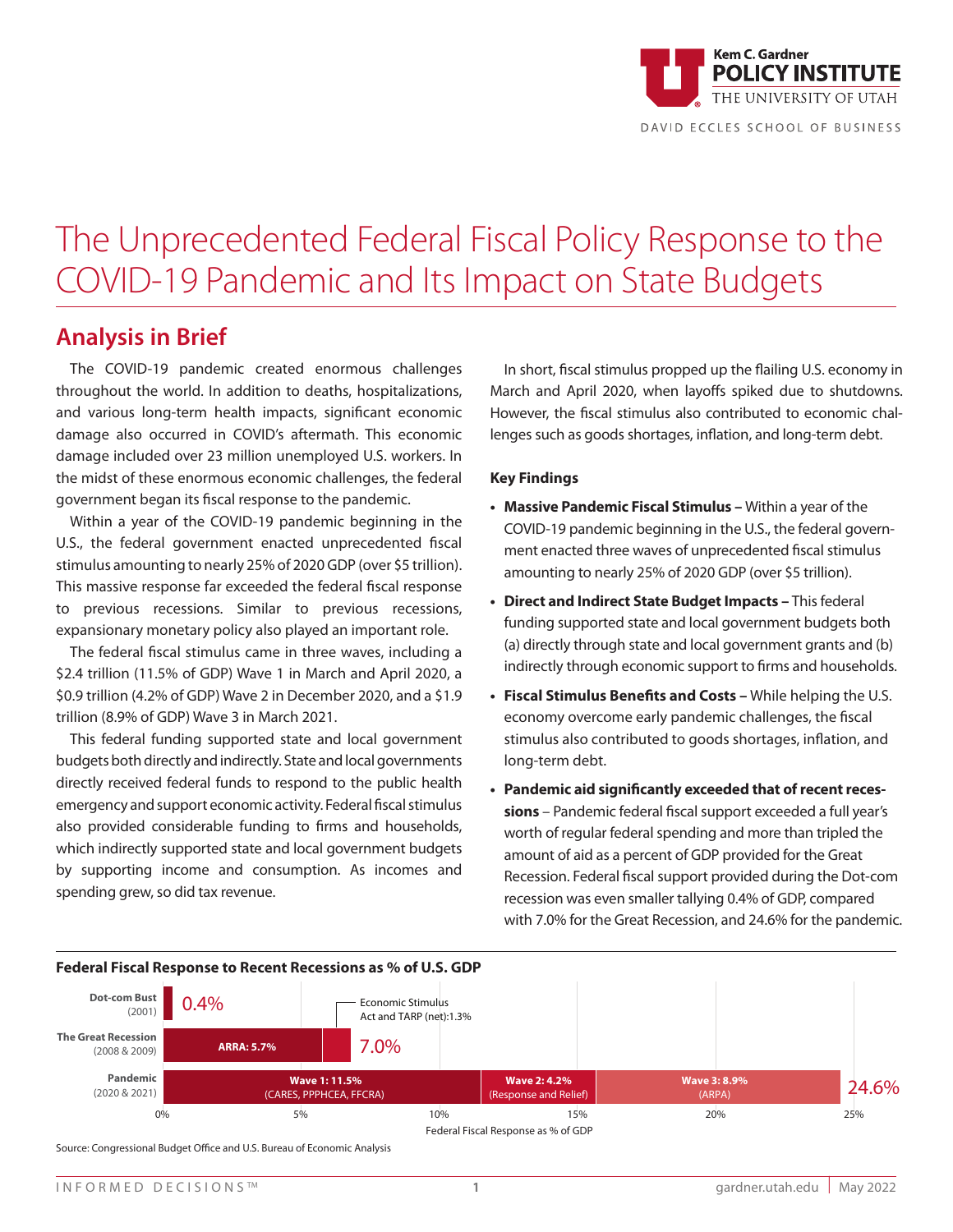# Table of Contents

| Pandemic Declared and Massive Economic               |
|------------------------------------------------------|
|                                                      |
| Massive Federal Fiscal Response 4                    |
|                                                      |
|                                                      |
| Wave 1 - \$2.4 Trillion Early Pandemic Response6     |
| Coronavirus Preparedness and Response Act  6         |
| Families First Coronavirus Response Act  6           |
|                                                      |
|                                                      |
| Paycheck Protection Program and Health Care          |
|                                                      |
| Wave 2 - \$0.9 Trillion Response and Relief Act  11  |
| Wave 3 - \$1.9 Trillion American Rescue Plan Act  11 |
| Coronavirus State and Local Fiscal Recovery          |
|                                                      |
|                                                      |
| Incomes Increased During Pandemic 13                 |
| Households Using Stimulus Funds for Saving, Debt     |
|                                                      |
| Economic Challenges from Federal Fiscal Response 14  |
|                                                      |
|                                                      |

### **Figures**

| Figure 1: U.S. Initial Unemployment Insurance Claims,    |
|----------------------------------------------------------|
|                                                          |
| Figure 2: U.S. Initial Unemployment Insurance Claims and |
| Major Fiscal Response Bills, 2020-2022  4                |
| Figure 3 - Federal Fiscal Response to Recent             |
|                                                          |

| Figure 4: U.S. Real GDP Per Capita, 1970-202113           |
|-----------------------------------------------------------|
| Figure 5: U.S. Personal Income, 2000-202213               |
| Figure 6: U.S. Personal Saving Rate, 1960-2022  13        |
| Figure 7: Nominal Checkable Deposits and Currency for     |
| Households and Nonprofits, 1960-2021 14                   |
| Figure 8: U.S. Household Debt Service Payments as         |
| Percent of Disposable Personal Income, 1980–202114        |
| Figure 9: Nominal U.S. Retail Sales, 1992-2021 14         |
| Figure 10: Year-Over Change U.S. Consumer Price           |
|                                                           |
| Figure 11: Federal Surplus or Deficit as a Percent of GD, |
|                                                           |
| Figure 12: National Debt as a Percent of GDP,             |
|                                                           |

### **Tables**

| Table 1: Major Federal Fiscal Response Bills During   |
|-------------------------------------------------------|
| Table 2: Combined State, County, and City CARES Act   |
| Coronavirus Relief Fund (CRF) Allocations in          |
|                                                       |
| Table 3: Education Pandemic Allocations to            |
|                                                       |
| Table 4: Paycheck Protection Program and Economic     |
|                                                       |
| Table 5: Unemployment Insurance Increases Above       |
| Traditional Unemployment Insurance in                 |
|                                                       |
| Table 6: IRS Economic Impact Payments to              |
| Households in Western States 12                       |
| Table 7: American Rescue Plan Act Coronavirus State   |
| and Local Fiscal Recovery Fund (SLFRF) Allocations to |
| Western States and Local Governments 11               |

A version of this document was originally published in the *California Journal of Politics and Policy*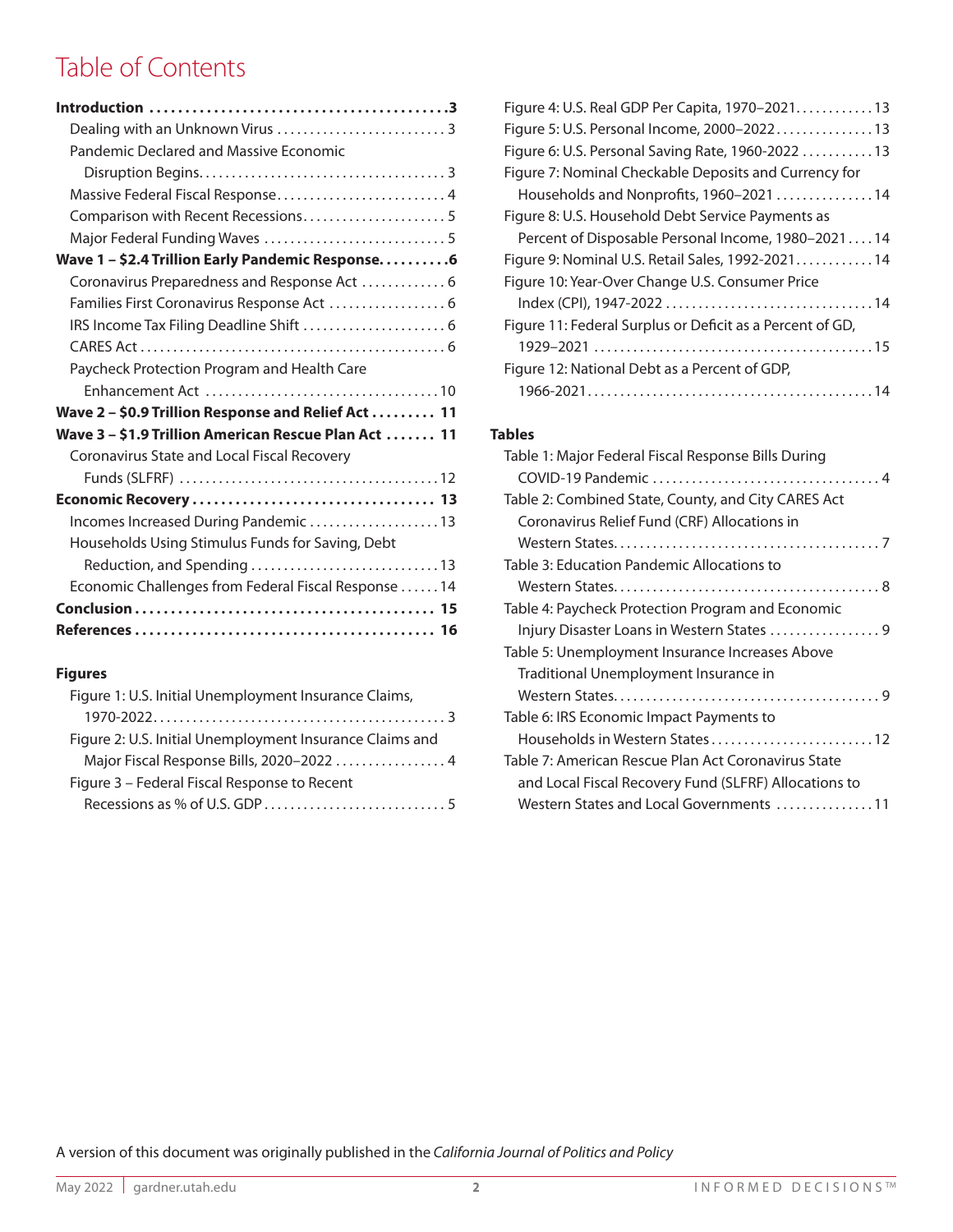### Introduction

The COVID-19 pandemic created enormous challenges throughout the world, including deaths, hospitalizations, and various long-term health impacts. Significant economic damage also occurred in COVID's aftermath. This damage included widespread layoffs, including 6 million U.S. workers filing for unemployment benefits in a single week and a total of over 23 million U.S. workers receiving unemployment benefits within several months of the pandemic declaration. In the midst of these enormous economic challenges, the federal government began its fiscal response to the pandemic.

This paper focuses on (a) the federal government's 2020 and 2021 fiscal policy (i.e., spending and taxing) responses to the COVID-19 pandemic and (b) the initial impacts of these fiscal responses, particularly on western states. While the Federal Reserve's expansionary monetary policy (i.e., money supply increase and corresponding interest rate reduction) also played a significant role in stabilizing the U.S. economy through the early pandemic, the massive scale of the federal government's fiscal response to the COVID-19 pandemic (about 25% of 2020 GDP) far exceeded its fiscal response to other economic downturns.

This massive and rapid federal fiscal response stabilized household and company budgets, which in turn indirectly firmed up state budgets as income taxes and sales taxes stabilized and grew. In addition, the federal government provided direct aid to states and their local governments to 2 help navigate the pandemic. At the same time, the massive fiscal stimulus contributed to current economic and budget challenges, such as goods shortages and inflation.

### **Dealing with an Unknown Virus**

COVID-19 is a respiratory disease caused by the SARS-CoV-2 virus, a new (or novel) coronavirus strain not previously seen in humans. The rapid spread of this contagious new virus throughout the world from the end of 2019 through early 2022 caused massive economic disruption, as people and organizations grappled with an initially-unpredictable virus that threatened to overrun health systems. Heated debates about the appropriate role of public policy and private decisions in response to the pandemic continue today, including fiscal policy's role.

The pandemic's economic consequences differed from previous recessions in recent history because U.S. federal, state, and local governments required certain businesses to either suspend or dramatically alter operations, such as by mandating physical distancing requirements or prohibiting or limiting facility use or capacity. Unlike other recessions where a market-driven shock drove economic declines, the government's direct actions contributed to and even mandated a portion of the precipitous drop in economic activity. That is, people voluntarily determining

**Figure 1: U.S. Initial Unemployment Insurance Claims, 1970-2022**



Source: U.S. Employment and Training Administration

economic engagement levels did not account for all of the economic activity decline. Although beyond this paper's scope, 7 **ECONOMIC BELIVITY GEGINIC:** MUNOLYN DEYONG UND PAPET 3 SCOPE, SIGNIFICANT QUESTIONS REMAINS DEVICE ACTIVITY mandates to design the continuum absent these government mandates to would have dropped absent these government mandates to suspend or dramatically alter basic societal operations. However, it seems clear that some sizable level of market-driven economic 4 **EXECUTE THE INTERNATION CONTROLLER CONTROLLER CONTROLLER SHOCK** WOULD have occurred in response to the pandemic absent government mandates, but that government responses also restricted voluntary activity that would have otherwise occurred even with the virus' prevalence. su<br>it<br>g<br>re

#### **Pandemic Declared and Massive Economic Disruption Begins** 0 **CPRSAA** (\$0.01T)

On March 11, 2020, the World Health Organization declared a global pandemic. That night, Utah found itself at the epicenter of the U.S. pandemic when the National Basketball Association, which held games that evening, suspended all future games after two Utah Jazz players tested positive for the virus. Beginning the following day, in quick succession, collegiate and professional sports leagues, arts organizations, and educational institutions suspended games, shows, and classes involving large gatherings of people. In the following weeks, states issued stay-at-home orders or advisory guidance, and travel bans and other restrictions were enacted (Centers for Disease Control and Prevention 2020, and Moreland, Herlihy, and Tynan 2020). Suddenly, what had for many been a noteworthy but somewhat obscure world news item took center stage in U.S. daily life.

Business revenues quickly plummeted when firms and governments could not conduct normal operations and, in some cases, had to completely close. In response, firms immediately began laying off employees at a massive scale,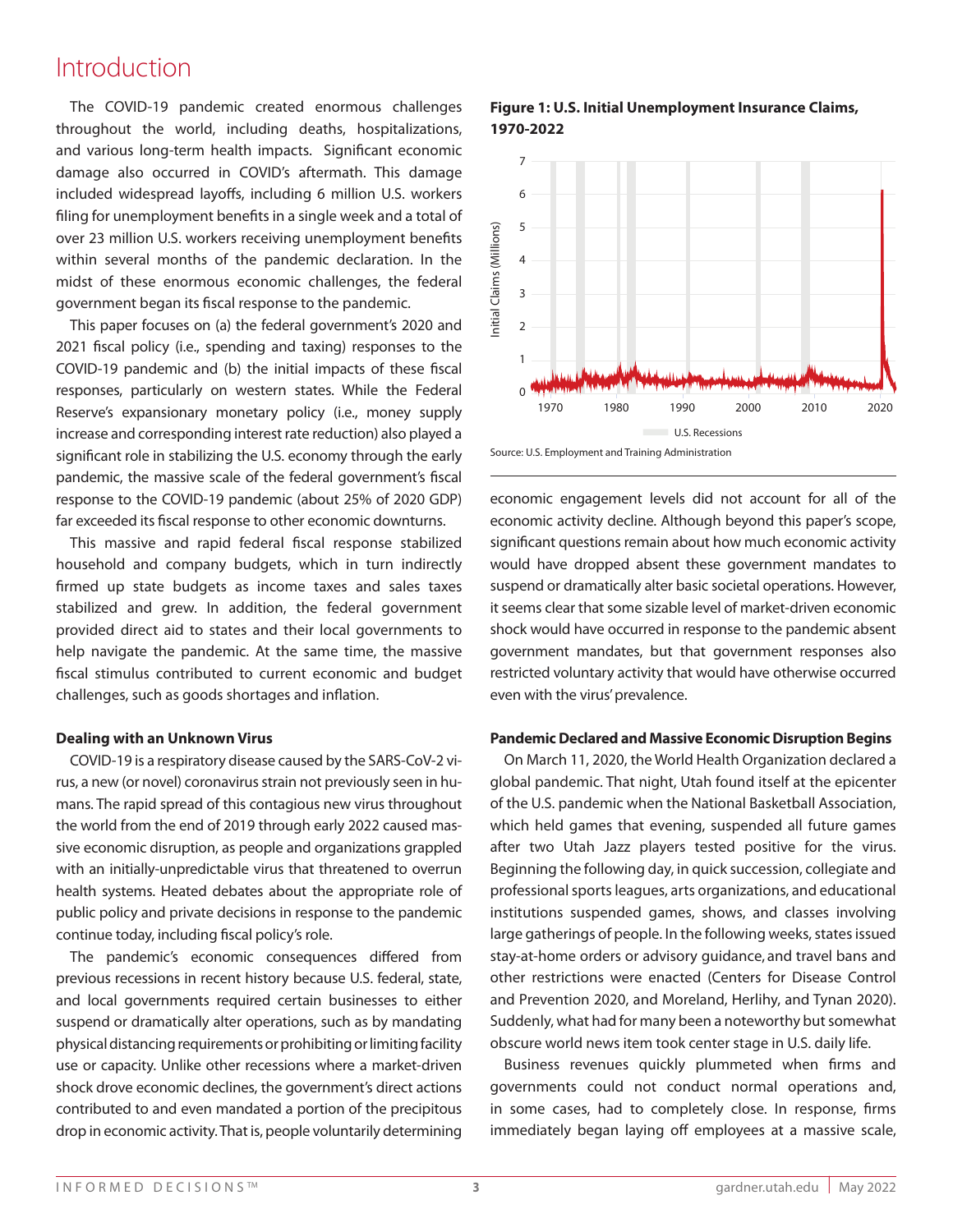



dramatically increasing weekly unemployment insurance claims to unprecedented levels. As Figure 1 shows, the staggering immediate layoff levels dwarfed previous unemployment insurance initial claim activity, including claims during the devastating Great Recession (2007-2009).

Seeing this massive unemployment increase, states anticipated revenue drops closely tied to declining household and firm income (reducing income taxes) and private sector spending declines (reducing sales and fuel taxes), coupled with anticipated state spending increases for social support programs, such as Medicaid.

In the following weeks and months, states and local governments identified and began closing anticipated budget gaps.1 According to the National Association of State Budget Officers (NASBO), state executive budget recommendations released in December 2019 and January 2020 initially projected average FY 2021 General Fund increases of nearly 3.5%. Actual enacted FY 2021 budget averages in the following months dropped by about 5.5% from these initial budget recommendations. However, because budget timelines vary (including some states that budget biennially), states enacted budgets at different time points during the pandemic. Some states enacting budgets in May and June 2020 projected severe year-over revenue declines of 20% or more (NASBO 2020).

### **Massive Federal Fiscal Response**

In the chaotic early pandemic environment, when many predicted a Great-Depression-like economic calamity, $2$  the federal government initiated its major fiscal response. Congress acted remarkably quickly, enacting a massive initial federal fiscal response in March and April 2020, followed by additional massive supports in late 2020 and early 2021 (see Figure 2 and Table 1).

### **Table 1: Major Federal Fiscal Response Bills During COVID-19 Pandemic**

| <b>Timing</b>                                                                                | Bill – Enactment Date                                                                                                                                                                                                                                                                                                                                                                                                                                                                                                                                                                                                                      | <b>Amount</b><br>(% of 2020)<br>GDP) |
|----------------------------------------------------------------------------------------------|--------------------------------------------------------------------------------------------------------------------------------------------------------------------------------------------------------------------------------------------------------------------------------------------------------------------------------------------------------------------------------------------------------------------------------------------------------------------------------------------------------------------------------------------------------------------------------------------------------------------------------------------|--------------------------------------|
| Wave 1<br><b>Early Pandemic</b><br>Response<br>(March-April 2020)<br>Trump<br>Administration | Coronavirus Preparedness<br>and Response Supplemental<br>Appropriations Act (CPRSAA) -<br>March 6, 2020 (\$0.01 trillion)<br>Vote-House: 415-2, Senate: 96-1<br>Families First Coronavirus Response<br>Act (Families First, or FFCRA) -<br>March 18, 2020 (\$0.2 trillion)<br>Vote-House: 363-40, Senate: 90-8<br>Coronavirus Aid, Relief, and Economic<br>Security Act (CARES) -<br>March 27, 2020 (\$1.7 trillion) <sup>7</sup><br>Vote-House: Voice vote, Senate: 96-0<br>Paycheck Protection Program and<br><b>Health Care Enhancement Act</b><br>(PPPHCEA) - April 24, 2020 (\$0.5 trillion)<br>Vote-House: 388-5, Senate: Voice vote | \$2.4 trillion<br>$(11.5\%)$         |
| Wave 2<br>2020 Year-<br><b>End Response</b><br>(December 2020)<br>Trump<br>Administration    | Coronavirus Response and Relief<br><b>Supplemental Appropriations Act</b><br>(Response and Relief, or CRRSAA),<br>a component of the Consolidated<br>Appropriations Act, 2021 -<br>December 27, 2020<br>Vote- House: 359-53 Senate: 92-6                                                                                                                                                                                                                                                                                                                                                                                                   | \$0.9 trillion<br>$(4.2\%)$          |
| Wave 3<br>2021 Response<br>(March 2021)<br><b>Biden</b><br>Administration                    | American Rescue Plan Act (ARPA) -<br>March 11, 2021<br>Vote-House: 220-211, Senate: 50-49                                                                                                                                                                                                                                                                                                                                                                                                                                                                                                                                                  | \$1.9 trillion<br>$(8.9\%)$          |
| <b>TOTAL</b>                                                                                 |                                                                                                                                                                                                                                                                                                                                                                                                                                                                                                                                                                                                                                            | \$5.1 trillion<br>(24.5%)            |

\*numbers may not sum precisely due to rounding

Source: Congressional Budget Office, Congress.gov and U.S. Bureau of Economic Analysis

This massive federal fiscal response can be thought of as coming in three distinct funding waves totaling \$5.1 trillion, including (1) an initial Wave 1 in March and April 2020 in the very early stages the U.S. pandemic, (2) a year-end Wave 2 in December 2020 under the Trump administration, and (3) a 2021 Wave 3 response under the Biden administration. Later sections highlight major provisions of each funding wave that directly and indirectly supported state budgets.

As context for the over \$5 trillion in federal fiscal supports enacted within a one-year period but flowing over several years, this total amount equates to nearly 25% of 2020 U.S. Gross Domestic Product (GDP) of about \$21 trillion (U.S. Bureau of Economic Analysis). This increased federal spending from about 20% of GDP between 2014–2019, to 30% in 2020 and 2021. As additional context, 2019 federal spending (the fiscal year prior to the pandemic) totaled \$4.4 trillion (Congressional Budget Office 2020). That is, the \$5.1 trillion in pandemic federal fiscal responses exceeded a full year's worth of regular federal spending.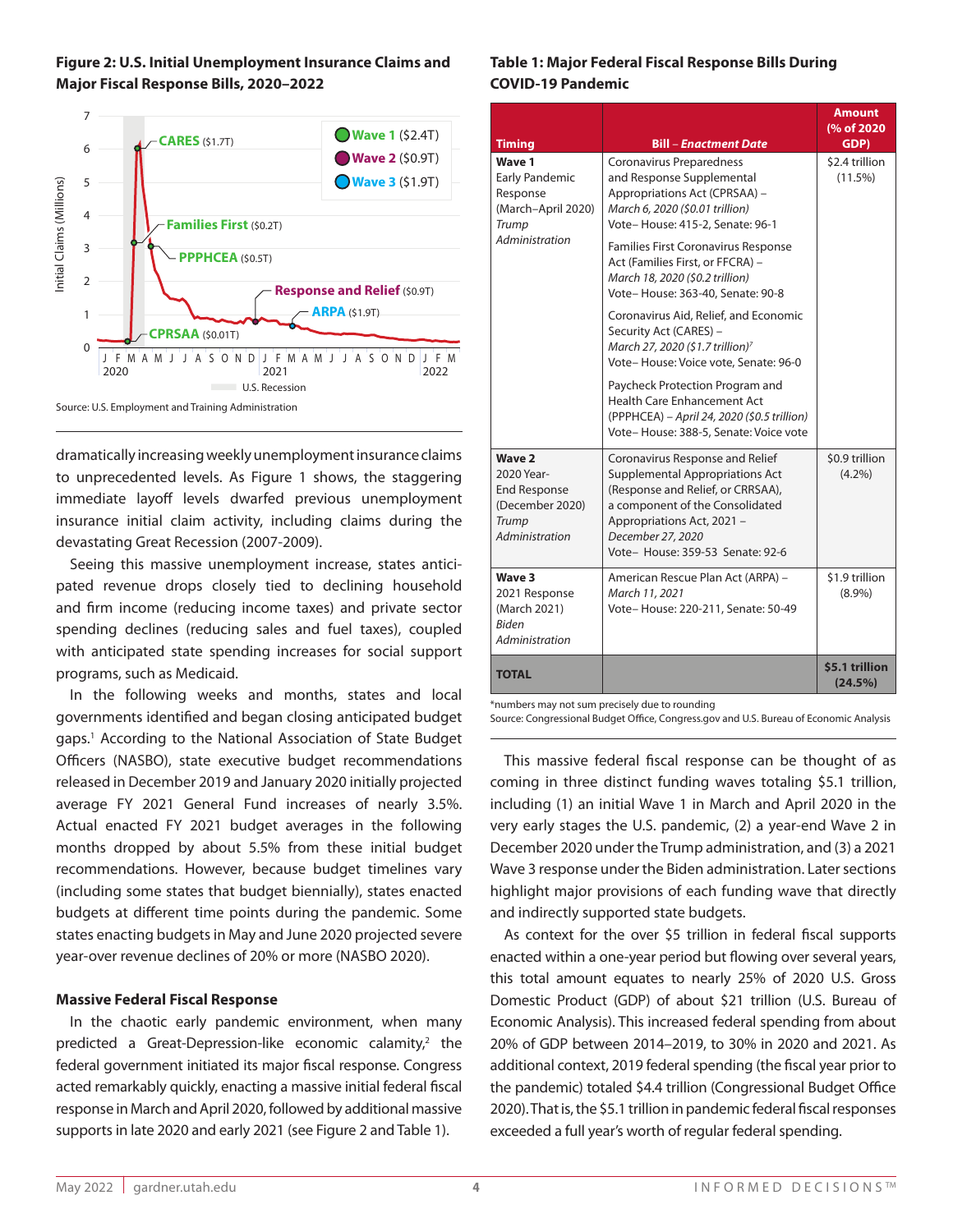### **Figure 3: Federal Fiscal Response to Recent Recessions as % of U.S. GDP**



Source: Congressional Budget Office and U.S. Bureau of Economic Analysis

#### **Comparison with Recent Recessions**

While the Federal Reserve's monetary policy served as the most-used economic stabilization tool in prior recent recessions, expansionary federal fiscal policy, along with expansionary monetary policy, served as a major contributor to the United States' stabilization and recovery from major economic disruptions of the COVID-19 pandemic. As explained later, this massive fiscal and monetary response also contributed to the current elevated U.S. inflation level.

Figure 3 compares federal fiscal responses to recent recessions, showing response amounts as a percentage of U.S. GDP. Although pandemic funding amounts, particularly from the Wave 3 American Rescue Plan Act (ARPA), will be spent over the span of several years, Congress enacted all the largest funding bills within a single year of each other, between March 2020 and March 2021.

By way of comparison, in response to the financial collapse leading to the Great Recession, the Economic Stimulus Act enacted in February 2008, the net fiscal impact of the Troubled Asset Relief Program (TARP)<sup>3</sup> enacted in October 2008, and the American Recovery and Reinvestment Act (ARRA) enacted in February 2009 altogether provided federal economic stimulus amounts totaling about \$1 trillion (Congressional Budget Office 2008, 2015, 2021). While ARRA's nearly \$840 billion price tag in particular was considered very large compared to previous fiscal stimulus amounts, that amount relative to GDP pales in comparison to the pandemic fiscal response. For example, just the pandemic-specific unemployment insurance benefit

increases over and above traditional benefit amounts alone total over \$670 billion (U.S. Department of Labor 2022).

Similarly, the fiscal policy response to the 2001 dot-com recession included nearly \$40 billion in taxpayer rebate checks sent as a short-term economic stimulus effort that was part of a broader long-term tax cut package in the Economic Growth and Tax Relief Reconciliation Act (Shapiro and Slemrod 2003). As shown, these stimulus rebates also appear miniscule compared to the pandemic response.

#### **Major Federal Funding Waves**

The following sections address the three major federal fiscal response waves for the COVID-19 pandemic. The large expansionary federal fiscal policy response included direct aid to households and firms, which supported state and local government revenue streams, as well as providing funds that directly flowed to states and local governments.

While the largest Wave 1 bills (CARES and PPPHCEA) had broad bipartisan support in Congress, support for major fiscal stimulus waned with each successive wave. The Wave 1 CARES ACT passed with no dissenting votes and PPPHCEA passed with only five dissenting votes in the House. The Wave 2 Response and Relief Act passed with 53 "no" votes in the House and six "no" votes in the Senate. The Wave 3 American Rescue Plan Act passed over a major partisan divide (211 "no" votes in the House and 49 "no" votes in the Senate), with the sole vote across party lines cast against the bill.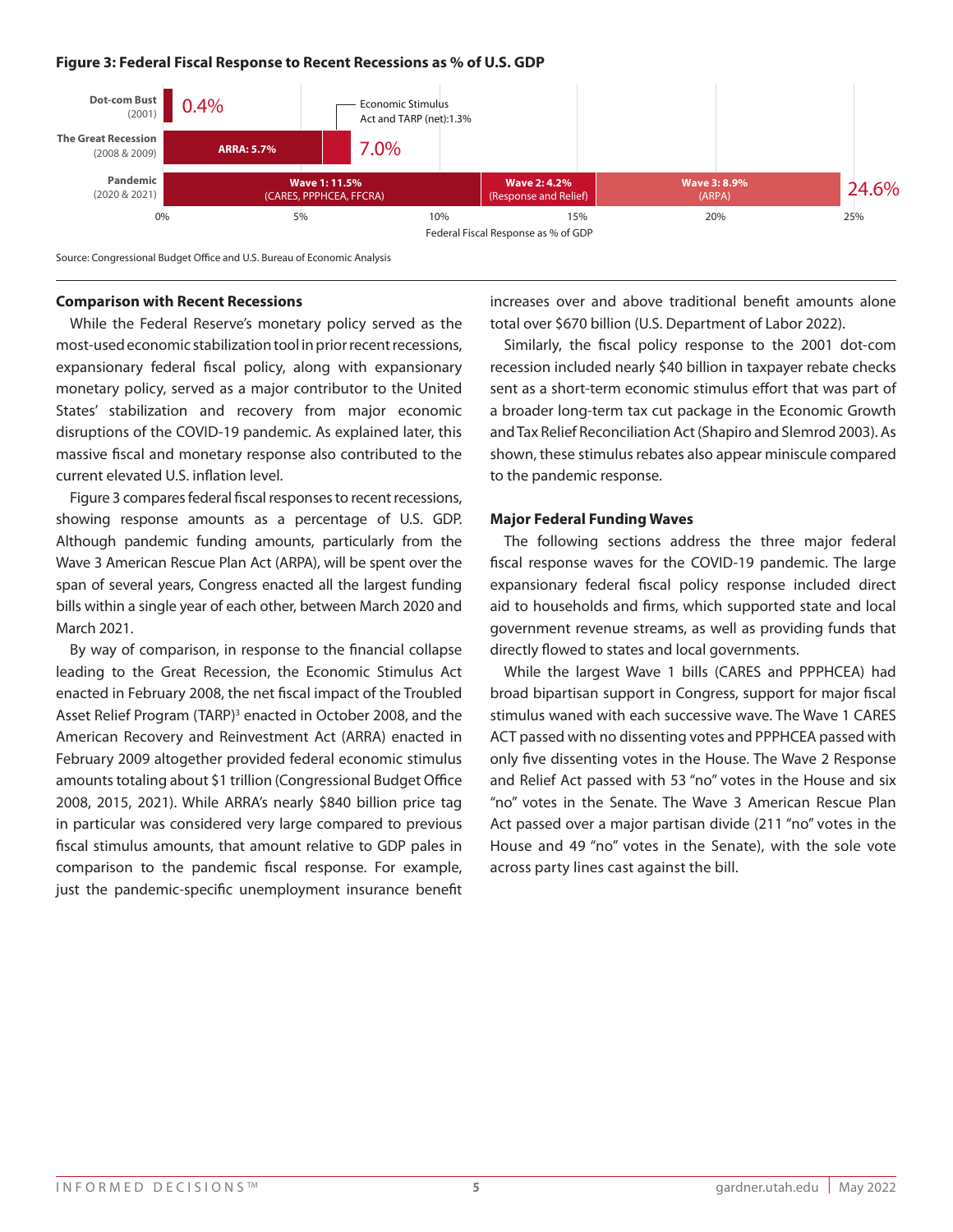## Wave 1 – \$2.4 Trillion Early Pandemic Response (March and April 2020)

The \$2.4 trillion Wave 1 of the federal fiscal response consisted of four bills passed in the early pandemic months when the most severe negative economic impacts occurred. The first two smaller bills focused much more on federal agencies and direct pandemic responses, while the third and fourth Wave 1 bills, including the enormous \$1.7 trillion CARES Act, had a much broader scope that included major economic responses.

Unlike many previous federal actions passed well into economic downturns, these bills passed within days and weeks of the March 11, 2020 pandemic declaration. While that funding did not all necessarily hit the economy instantaneously, much of it did arrive within the first weeks and months. This early response gave households, firms, and governments better ability to plan their way through the pandemic, and helped to avert some of the initially-anticipated disastrous state and local government budget impacts.

#### **Coronavirus Preparedness and Response Act (\$0.01 trillion)**

The Coronavirus Preparedness and Response Supplemental Appropriations Act, enacted several days prior to the official pandemic declaration on March 6, 2020, provided a comparatively small \$8 billion amount (Congressional Budget Office 2020). This bill funded federal agencies for direct public health responses, such as research, review, and purchase of tests, vaccines, medical devices, and therapeutics; telehealth funding for Medicaid providers; Small Business Association (SBA) economic disaster loans; and various international efforts. Notably, as the pandemic's enormous scope became clearer in the following weeks, the two following major bills grew by orders of magnitude, with the CARES Act passed several weeks later measuring in the trillions rather than single-digit billions.

### **Families First Coronavirus Response Act (\$0.2 trillion)**

The Families First Coronavirus Response Act (FFCRA), enacted on March 18, 2020, was a much larger bill, costing an estimated \$192 billion, split roughly evenly between spending increases and tax reductions (Congressional Budget Office 2020). Major provisions include additional public health funding for testing and other public health response items; extended unemployment insurance benefits for laid-off workers; enhanced Supplemental Nutritional Assistance Program (SNAP), Women, Infants, and Children (WIC), and other food and nutritional benefits; and tax credits to offset a new mandatory paid sick leave policy applicable to most employers when an employee or close family member required quarantine. This bill largely targeted allocations to offset anticipated direct pandemic impacts, but went beyond the CPRSAA enacted 12 days earlier by allocating funds to not only federal agencies, but also to households, firms, and governments.

Importantly for states, the bill also increased states' traditional Medicaid federal medical assistance percentages (FMAP) by 6.2 percentage points, along with other Medicaid changes. Medicaid carries enormous fiscal impacts for states, averaging nearly 20% of state General Fund spending (NASBO 2020). This 6.2 percentage point FMAP increase effectively boosted federal Medicaid funding by 8% to 12%, freeing up state funds. By reducing states' share of Medicaid costs and temporarily shifting that cost to the federal government, this provision provided immediate budget relief to states expecting a pending increase in Medicaid costs for new enrollees along with state revenue declines corresponding to economic activity declines. However, this provision did limit states' ability to disenroll Medicaid recipients through the end of the declared pandemic, which increased future costs.

### **IRS Income Tax Filing Deadline Shift**

Although done administratively rather than by an act of Congress, on March 20, 2020 U.S. Treasury Secretary Mnuchin also shifted the Internal Revenue Service (IRS) income tax filing deadline from April 15, 2020 to July 15, 2020 (IRS 2020). While providing cash flow assistance to the households and firms remitting taxes, this action created fiscal challenges for states that impose income taxes because as a practical administrative matter, states conformed to this timing shift. For many states, this timing shift moved a sizable amount of income tax revenue from Fiscal Year 2020 into Fiscal Year 2021. Given the short time period remaining in Fiscal Year 2020, the timing shift left states scrambling to cut budgets or reallocate funds temporarily between fiscal years. Notably, the impacts of this income tax timing shift make year-over comparisons challenging for annual budget states with income taxes.

#### **CARES Act (\$1.7 trillion)**

The \$1.7 trillion Coronavirus Aid, Relief, and Economic Security Act (CARES Act), by far the largest and most impactful Wave 1 bill, both provided massive fiscal stimulus through a wide array of programs and began to help panicked businesses in freefall survive the pandemic without continued massive layoffs. Enacted on March 27, 2020 (just 16 days after the pandemic declaration), the CARES Act includes too many provisions to cover in depth here, so only the largest and most impactful will be addressed.

CARES Act allocations benefited state budgets both directly and indirectly.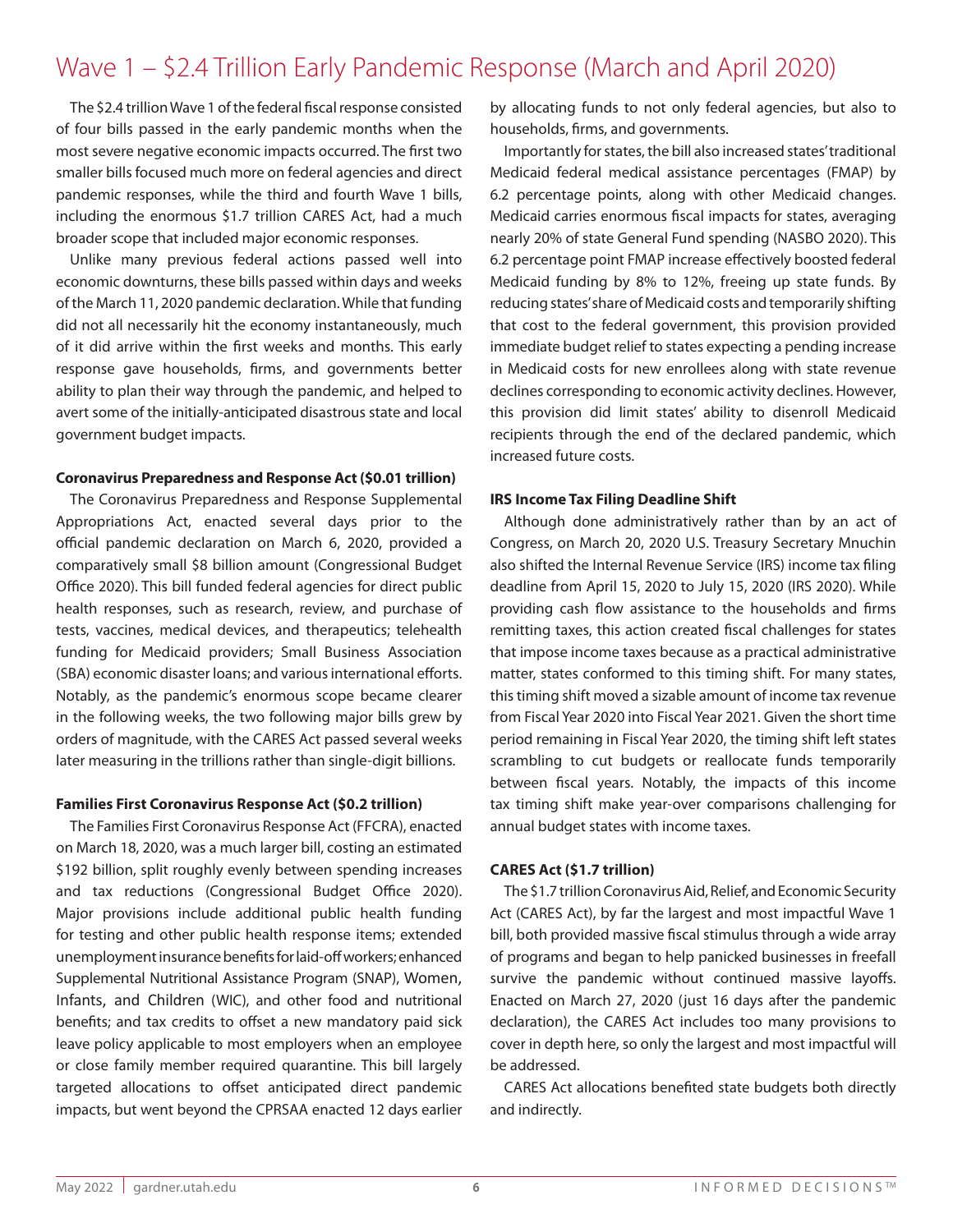Direct state and local government aid came through a wide array of existing and new programs. In particular, state and local governments benefited from the flexible new Coronavirus Relief Fund, allocable by state and local policymakers, but subject to some limitations (Congressional Budget Office 2020).

Probably more importantly, providing large funding amounts to firms and households broadly supported economic activity, leading state and local revenues to detach, to some extent, from certain economic indicators such as the unemployment rate. In other words, state and local revenues did not decline as dramatically as unemployment increased. This is because federal aid indirectly benefited state budgets through secondary impacts from major economic programs such as the Paycheck Protection Program and Economic Injury Disaster Loans for businesses, direct household economic impact payments to most households from the IRS, and increased benefits for the unemployed through enhanced unemployment insurance benefits. As these programs broadly supported economic activity, state revenues quickly recovered.

### *State and Local Government Coronavirus Relief Funds*

Flexible state and local government aid generated significant controversy. In fact, it became a sticking point in bill negotiations. Those supporting flexible funding highlighted significant state and local government direct pandemic responses and other growing costs such as Medicaid, as well as anticipated revenue losses stemming from declining economic activity and avoiding employee layoffs that would slow economic recovery. Those opposed voiced concerns about inappropriately taking advantage of the pandemic crisis to bail out spending mismanagement by some state and local governments over decades, including not fully funding promised pension benefits.4

### *CRF Allocations*

In addition to broad-based firm and household allocations detailed later that supported state General Fund revenues, the CARES Act allocated \$150 billion to the U.S. Treasury for Coronavirus Relief Fund (CRF) direct flexible allocations to states, local, tribal, and territorial governments based on population, subject to a \$1.25 billion combined state and local minimum allocation per state. Of the \$139 billion allocated to states, cities, and counties after \$11 billion in tribal and territorial allocations (see Table 2), 55% of the CRF funds were intended for states and 45% for cities and counties (U.S. Treasury 2022).

However, the U.S. Treasury only directly allocated funds to cities and counties with a population size over 500,000, with the remaining "local" funds allocated to states. The CARES Act did not explicitly require states to allocate to cities and counties the remaining "local" 45% funding share sent directly to states. However, many states did so (National Conference of State

### **Table 2: Combined State, County, and City CARES Act Coronavirus Relief Fund (CRF) Allocations in Western States**

| <b>State and</b><br><b>Local CRF</b><br><b>Allocations,</b><br>by State | <b>CRF Total</b><br><b>Total</b><br><b>Amount</b><br><b>Per Capita</b><br><b>Amount</b><br>(in \$ billions)<br>(whole dollars) |         | <b>CRF State 55%</b><br><b>Allocation as % of</b><br><b>State General Fund</b><br>2019 Spending |
|-------------------------------------------------------------------------|--------------------------------------------------------------------------------------------------------------------------------|---------|-------------------------------------------------------------------------------------------------|
| Alaska                                                                  | \$1.25                                                                                                                         | \$1,709 | 12%                                                                                             |
| Arizona                                                                 | \$2.82                                                                                                                         | \$388   | 14%                                                                                             |
| California                                                              | \$15.32                                                                                                                        | \$388   | 7%                                                                                              |
| Colorado                                                                | \$2.23                                                                                                                         | \$388   | 9%                                                                                              |
| Hawaii                                                                  | \$1.25                                                                                                                         | \$883   | 9%                                                                                              |
| Idaho                                                                   | \$1.25                                                                                                                         | \$699   | 19%                                                                                             |
| Montana                                                                 | \$1.25                                                                                                                         | \$1,170 | 30%                                                                                             |
| Nevada                                                                  | \$1.25                                                                                                                         | \$406   | 15%                                                                                             |
| New Mexico                                                              | \$1.25                                                                                                                         | \$596   | 11%                                                                                             |
| Oregon                                                                  | \$1.64                                                                                                                         | \$388   | 9%                                                                                              |
| Utah                                                                    | \$1.25                                                                                                                         | \$390   | 9%                                                                                              |
| Washington                                                              | \$2.95                                                                                                                         | \$388   | 7%                                                                                              |
| Wyoming                                                                 | \$1.25                                                                                                                         | \$2,160 | 46%                                                                                             |
| <b>U.S. Total</b>                                                       | \$139                                                                                                                          | \$423   |                                                                                                 |

Source: U.S. Treasury, U.S. Census Bureau, NASBO

Legislatures 2022 and Paul G. Peterson Foundation 2022). CARES Act local government funding allocations eased significant pressure on state budgets that would have otherwise occurred.

### *CRF Challenges*

While states and local governments welcomed flexible CRF funds in the chaotic and uncertain environment of the early pandemic, funding requirements also created some challenges. One challenge related to fund use restrictions. Per specific statutory language, funds explicitly could not be used to offset government revenue declines and had to tie to a "necessary" response to the pandemic. Unclear and evolving U.S. Treasury guidance on "necessary" expenditures left states to make allocations in a highly uncertain environment, with the final formal guidance promulgated after the original due date for spending funds (U.S. Treasury 2021). Given the ongoing pandemic's enormous public health uncertainty, it was also unclear how much funding should be reserved specifically for direct public health response, such as disease treatment, testing, and contact tracing, and what portion should be allocated to economic or other responses, such as offsetting business impacts or providing housing assistance.

The originally-enacted December 30 spending deadline also created challenges. By the time CRF funds arrived beginning in April 2020, governments had about eight months to actually spend funds by constructively receiving goods and services. Although some government procurement provisions worked through expedited processes, this was a very short time frame to (a) decide how to allocate funds to different purposes, (b)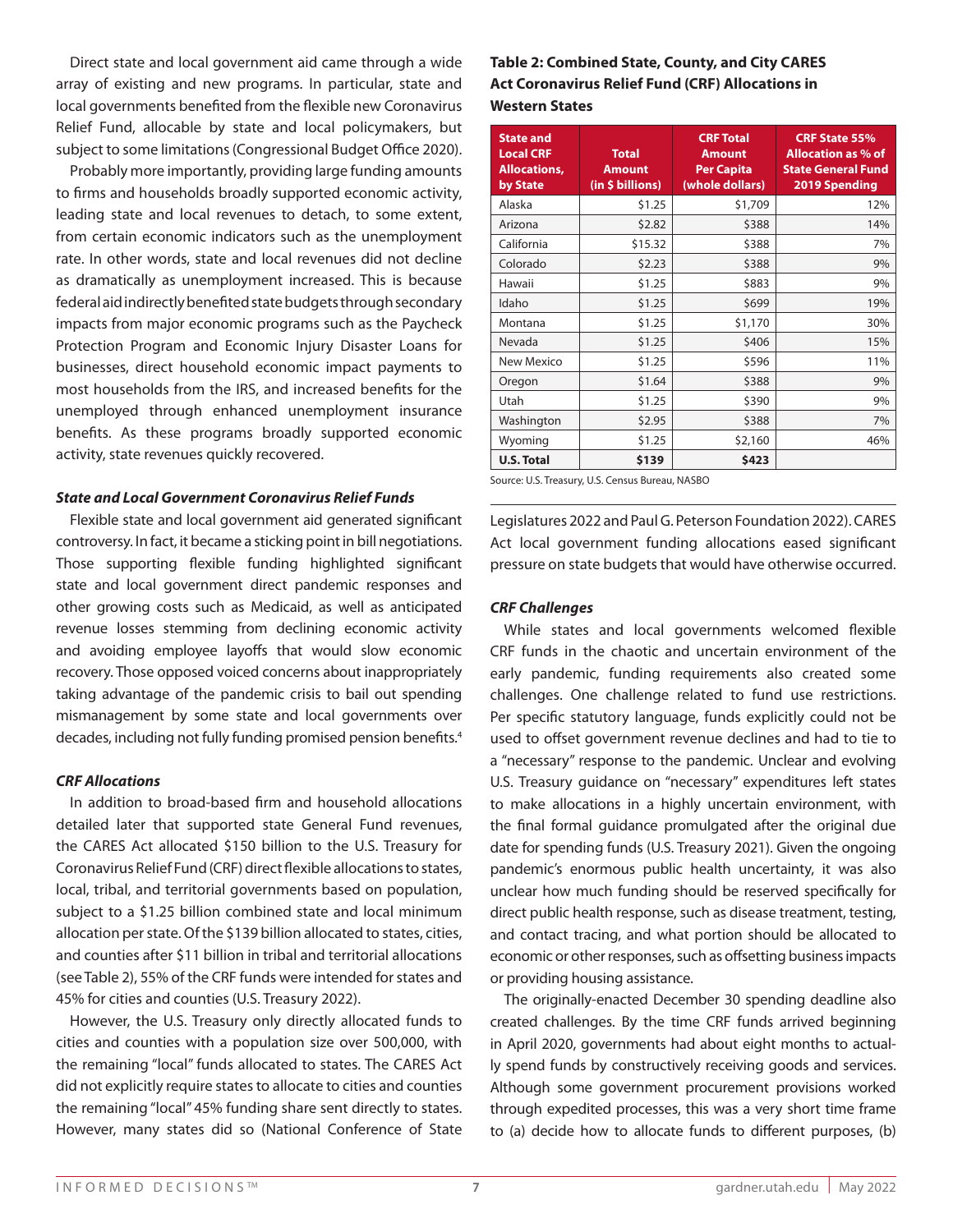procure goods and services in an environment of supply chain disruptions and constrained labor availability, and (c) receive delivery of those goods and services prior to the statutory deadline.

Yet another challenge for CARES Act CRF and other one-time state and local funding streams relates to limitations the non-recurring nature of the funds put on potential fund uses. Many proposed uses would establish permanent programs with ongoing costs, such as funding permanent employees, whereas the federal revenues were only one-time. That is, because this funding was not expected to be permanently available, states and local governments that set up permanent programs using this one-time funding would face future structural budget deficits. This limited the scope of the types of budget items the funds could cover (such as pilot programs, equipment, buildings, and technology acquisition) for those intent on avoiding future budget problems.

### *Education Funding*

Beyond the mostly-flexible state and local CRF allocations, the CARES Act specifically allocated funds to K-12 and higher education agencies. Because education makes up about 45% of state General Fund spending, including K-12 education (36%) and higher education (9%) (NASBO 2020), federal fiscal relief for education relieved pressure on state budgets that would have otherwise occurred. Major programs included the Governor's Emergency Education Relief Fund (GEER), Elementary and Secondary School Emergency Relief Fund (ESSER), and Higher Education Emergency Relief Fund (HEERF). Table 3 shows K-12 and higher education pandemic allocations for western states, including later bills (U.S. Department of Education 2022). For K-12 education, these allocations amounted to 2–3 times standard annual federal funding.

### **Table 3: Education Pandemic Allocations to Western States**

|                   |                                                                               | <b>Public K-12</b>                                                                                                                                               |         | <b>Higher Education</b>                     |                                                                           |  |
|-------------------|-------------------------------------------------------------------------------|------------------------------------------------------------------------------------------------------------------------------------------------------------------|---------|---------------------------------------------|---------------------------------------------------------------------------|--|
| <b>State</b>      | <b>GEER and ESSER</b><br><b>Pandemic Funding</b><br>Increase (\$ in billions) | <b>Pandemic Funding</b><br><b>Regular Pre-Pandemic</b><br>FY 2019 Funding<br><b>Per Enrolled Pupil</b><br><b>Increase</b><br>(\$ in billions)<br>(whole dollars) |         | <b>Pandemic Funding</b><br>(\$ in billions) | <b>Pandemic Funding</b><br><b>Per Enrolled Student</b><br>(whole dollars) |  |
| Alaska            | \$0.57                                                                        | \$0.40                                                                                                                                                           | \$4,289 | \$0.08                                      | \$1,975                                                                   |  |
| Arizona           | \$4.11                                                                        | \$1.40                                                                                                                                                           | \$3,567 | \$1.44                                      | \$1,637                                                                   |  |
| California        | \$23.95                                                                       | \$8.06                                                                                                                                                           | \$3,885 | \$10.05                                     | \$2,649                                                                   |  |
| Colorado          | \$1.86                                                                        | \$0.72                                                                                                                                                           | \$2,033 | \$0.98                                      | \$1,940                                                                   |  |
| Hawaii            | \$0.65                                                                        | \$0.30                                                                                                                                                           | \$3,611 | \$0.27                                      | \$3,428                                                                   |  |
| Idaho             | \$0.71                                                                        | \$0.28                                                                                                                                                           | \$2,272 | \$0.26                                      | \$1,361                                                                   |  |
| Montana           | \$0.61                                                                        | \$0.27                                                                                                                                                           | \$4,079 | \$0.23                                      | \$3,747                                                                   |  |
| Nevada            | \$1.71                                                                        | \$0.49                                                                                                                                                           | \$3,433 | \$0.41                                      | \$2,546                                                                   |  |
| New Mexico        | \$1.56                                                                        | \$0.54                                                                                                                                                           | \$4,709 | \$0.45                                      | \$2,665                                                                   |  |
| Oregon            | \$1.79                                                                        | \$0.58                                                                                                                                                           | \$3,070 | \$0.78                                      | \$2,353                                                                   |  |
| Utah              | \$1.00                                                                        | \$0.46                                                                                                                                                           | \$1,461 | \$0.76                                      | \$1,540                                                                   |  |
| Washington        | \$2.98                                                                        | \$1.07                                                                                                                                                           | \$2,607 | \$1.29                                      | \$2,561                                                                   |  |
| Wyoming           | \$0.48                                                                        | \$0.13                                                                                                                                                           | \$5,055 | \$0.08                                      | \$1,933                                                                   |  |
| <b>U.S. Total</b> | \$193.70                                                                      | \$60.34                                                                                                                                                          | \$3,210 | \$74.90                                     | \$3,112                                                                   |  |

### *Paycheck Protection Program (PPP) and Economic Injury Disaster Loans (EIDL)*

The Paycheck Protection Program provided a lifeline to businesses by making forgivable loans to firms that retained employees through the early pandemic. Spending funds on specific eligible expenses, particularly employee payroll, allowed the loan to become a grant. While operating more like a typical loan to be repaid, Economic Injury Disaster Loans provided low-interest working capital loans to pay business operating expenses and debt.

Including later allocations in other bills, these two businessoriented programs ultimately totaled \$1.1 trillion, including about \$800 billion in PPP loans (about \$700 billion of which has been forgiven), and over \$300 billion in EIDL loans. Table 2 shows PPP and EIDL loan amounts for western states allocated from the major fiscal response bills. These two programs allowed employers to retain employees, supporting state individual and corporate income tax revenue streams (U.S. Small Business Administration 2020, 2021, and 2022).

### *Unemployment Insurance Benefit Expansions*

Most employers are required to pay unemployment insurance taxes, which fund unemployment insurance benefits that are distributed to laid off employees who meet certain conditions. During the pandemic, the federal government, through the CARES Act and other fiscal response bills, augmented traditional unemployment insurance benefits.

These augmented benefits included an extended time period to claim benefits, allowing previously-ineligible gig workers to receive benefits, and providing a \$600 (and later \$300) weekly benefit increase–all above the traditional benefit, which on average replaces roughly half of wages. The over \$670 billion in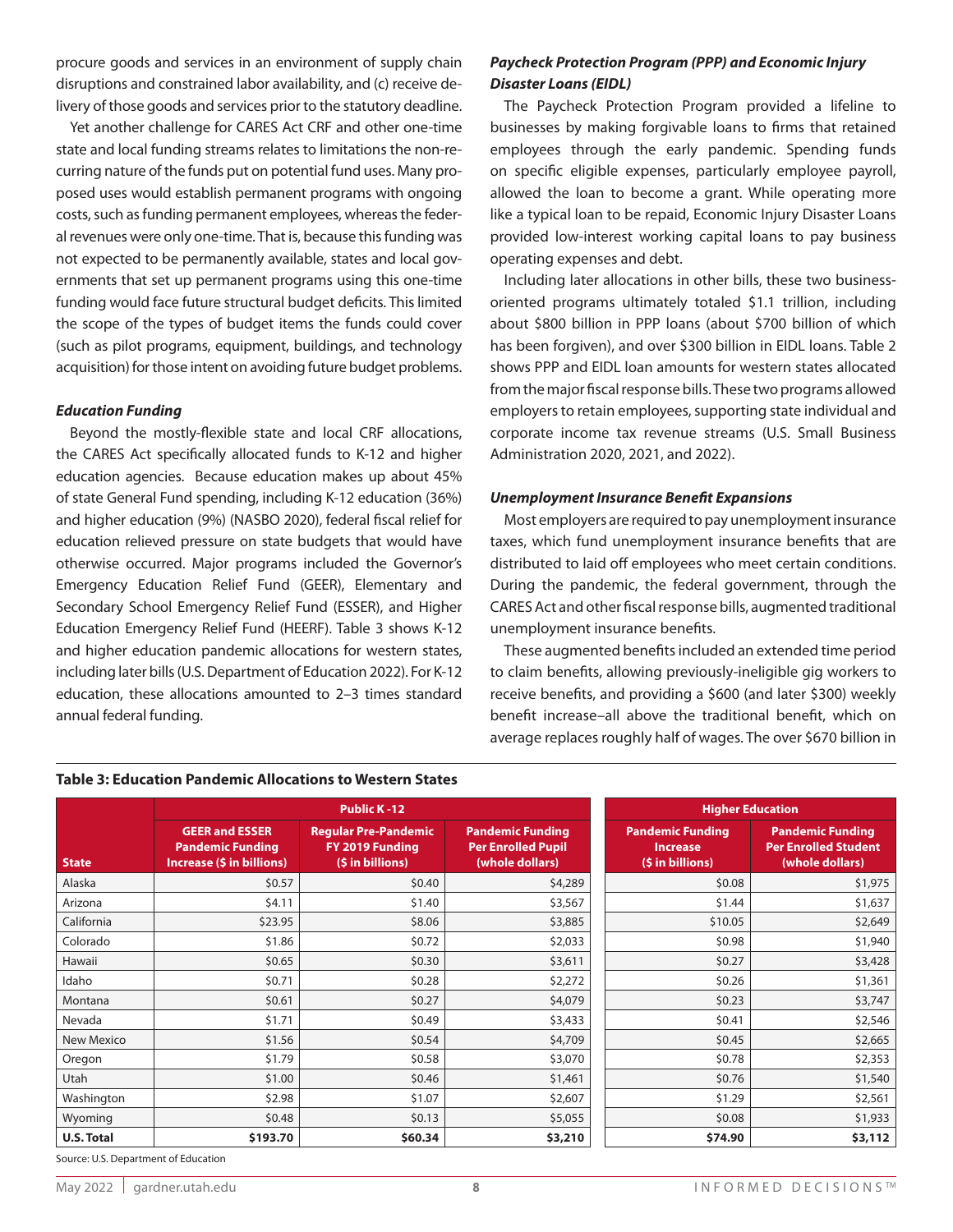### **Table 4: Paycheck Protection Program and Economic Injury Disaster Loans in Western States**

| <b>State</b>      | 2020 PPP<br>(\$ in billions) | <b>2021 PPP</b><br>(\$ in billions) | <b>EIDL</b><br>(\$ in billions) | <b>TOTAL</b><br>(\$ in billions) | <b>Total PPP and EIDL Per</b><br><b>Capita (whole dollars)</b> | <b>Total PPP and EIDL Per Labor Force</b><br><b>Participant (whole dollars)</b> |
|-------------------|------------------------------|-------------------------------------|---------------------------------|----------------------------------|----------------------------------------------------------------|---------------------------------------------------------------------------------|
| Alaska            | \$1.3                        | \$0.7                               | \$0.7                           | \$2.7                            | \$3,649                                                        | \$7,651                                                                         |
| Arizona           | \$8.7                        | \$3.9                               | \$4.8\$                         | \$17.4                           | \$2,430                                                        | \$5,069                                                                         |
| California        | \$68.6                       | \$35.9                              | \$54.6                          | \$159.1                          | \$4,020                                                        | \$8,196                                                                         |
| Colorado          | \$10.4                       | 54.7                                | \$4.8                           | \$19.9                           | \$3,443                                                        | \$6,418                                                                         |
| Hawaii            | \$2.5                        | \$1.4                               | \$1.5                           | \$5.4                            | \$3,699                                                        | \$7,886                                                                         |
| Idaho             | \$2.6                        | \$0.9                               | \$1.0                           | \$4.5                            | \$2,446                                                        | \$5,060                                                                         |
| Montana           | \$1.8                        | \$0.8                               | \$0.8\$                         | \$3.4                            | \$3,119                                                        | \$6,270                                                                         |
| Nevada            | \$4.2\$                      | \$2.8                               | \$3.3                           | \$10.3                           | \$3,312                                                        | \$6,683                                                                         |
| New Mexico        | \$2.3                        | \$1.1                               | \$1.2                           | \$4.6                            | \$2,170                                                        | \$4,773                                                                         |
| Oregon            | \$7.1                        | \$3.1                               | \$3.2                           | \$13.4                           | \$3,160                                                        | \$6,397                                                                         |
| Utah              | \$5.2                        | \$1.8                               | \$2.1                           | \$9.1                            | \$2,774                                                        | \$5,765                                                                         |
| Washington        | \$12.5                       | \$5.9                               | \$5.8                           | \$24.2                           | \$3,135                                                        | \$6,152                                                                         |
| Wyoming           | \$1.1                        | \$0.6\$                             | \$0.5                           | \$2.2                            | \$3,793                                                        | \$7,604                                                                         |
| <b>U.S. Total</b> | \$525                        | \$278                               | \$305                           | \$1,108                          | \$3,347                                                        | \$6,776                                                                         |

\*numbers may not sum precisely due to rounding

Source: U.S. Small Business Administration

### **Table 5: Unemployment Insurance Increases Above Traditional Unemployment Insurance in Western States**

| <b>State</b>      | \$600 / \$300 weekly<br>add-on benefit<br>(\$ in billions)<br><b>Federal Pandemic</b><br>Unemp. Assistance (FPUC) | Self-employed<br>independent contractors<br>(\$ in billions)<br>Pandemic Unemp.<br>Assistance (PUA) | <b>Extended benefit</b><br>time period<br>(\$ in billions)<br>Pandemic Emergency Unemp.<br><b>Compensation (PEUC)</b> | <b>Other</b><br>(\$ in billions) | <b>Total</b><br>(\$ in billions) | <b>Total Unemp.</b><br><b>Augmentations</b><br><b>Per Capita</b><br>(whole dollars) |
|-------------------|-------------------------------------------------------------------------------------------------------------------|-----------------------------------------------------------------------------------------------------|-----------------------------------------------------------------------------------------------------------------------|----------------------------------|----------------------------------|-------------------------------------------------------------------------------------|
| Alaska            | \$0.7                                                                                                             | \$0.1                                                                                               | \$0.1                                                                                                                 | \$0.02                           | \$1.0                            | \$1,351                                                                             |
| Arizona           | \$8.6                                                                                                             | \$2.7                                                                                               | \$0.8\$                                                                                                               | \$0.1                            | \$12.2                           | \$1,704                                                                             |
| California        | \$87.3                                                                                                            | \$32.1                                                                                              | \$12.1                                                                                                                | \$3.0                            | \$134.5                          | \$3,398                                                                             |
| Colorado          | \$4.6                                                                                                             | \$2.6                                                                                               | \$1.5                                                                                                                 | \$0.4\$                          | \$9.1                            | \$1,574                                                                             |
| Hawaii            | \$2.6                                                                                                             | \$0.7                                                                                               | \$1.0                                                                                                                 | \$0.1                            | \$4.4                            | \$3,014                                                                             |
| Idaho             | \$0.7                                                                                                             | \$0.1                                                                                               | \$0.1                                                                                                                 | \$0.02                           | \$1.0                            | \$543                                                                               |
| Montana           | \$0.8                                                                                                             | \$0.2\$                                                                                             | \$0.1                                                                                                                 | \$0.03                           | \$1.1                            | \$1,009                                                                             |
| Nevada            | \$6.1                                                                                                             | \$1.3                                                                                               | \$1.4                                                                                                                 | \$0.3                            | \$9.2                            | \$2,958                                                                             |
| New Mexico        | \$2.2                                                                                                             | \$0.5                                                                                               | \$0.5                                                                                                                 | \$0.1                            | \$3.3                            | \$1,557                                                                             |
| Oregon            | \$5.2                                                                                                             | \$1.1                                                                                               | \$1.4                                                                                                                 | \$0.2\$                          | \$7.9                            | \$1,863                                                                             |
| Utah              | \$1.4                                                                                                             | \$0.1                                                                                               | \$0.2\$                                                                                                               | \$0.05                           | \$1.4                            | \$427                                                                               |
| Washington        | \$9.5                                                                                                             | \$2.5                                                                                               | \$2.7                                                                                                                 | \$0.6                            | \$15.3                           | \$1,969                                                                             |
| Wyoming           | \$0.2\$                                                                                                           | \$0.03                                                                                              | \$0.05                                                                                                                | \$0.01                           | \$0.3\$                          | \$517                                                                               |
| <b>U.S. Total</b> | \$442                                                                                                             | \$131                                                                                               | \$84                                                                                                                  | \$15                             | \$672                            | \$2,030                                                                             |

\*numbers may not sum precisely due to rounding

Source: U.S. Department of Labor

increased allocations (see Table 5) stabilized household income streams and increased consumer purchasing power for those who lost their jobs or gig work, all of which improved state tax collections (U.S. Department of Labor 2022).

The initial \$600 weekly enhancement (which equates to a \$15 hourly increase on top of the traditional benefit for a fortyhour work week) in particular received widespread attention because of concerns about economic disincentives to work. For example, in the early months of the pandemic, Ganong, Noel, and Vavra (2020) estimated that 76% of workers were eligible for income replacement rates at or above 100% (meaning full income replacement or greater), with a median income replacement rate of 145% and those in the bottom two deciles of the income distribution eligible for an income replacement rate of over 200%.

In other words, rather than layoffs substantially decreasing incomes, layoffs actually increased incomes, particularly for those with lower pre-pandemic wages. After expiration of the initial \$600 weekly enhancement at the end of July 2020, the Trump administration supported a continued \$300 weekly benefit using workaround authority through the Federal Emergency Management Agency (FEMA). The Response and Relief Act and ARPA bills later statutorily renewed the \$300 weekly benefit. However, over half of the states opted to end the benefit toward the middle of 2021 prior to official program expiration, due to labor shortage concerns.<sup>5</sup>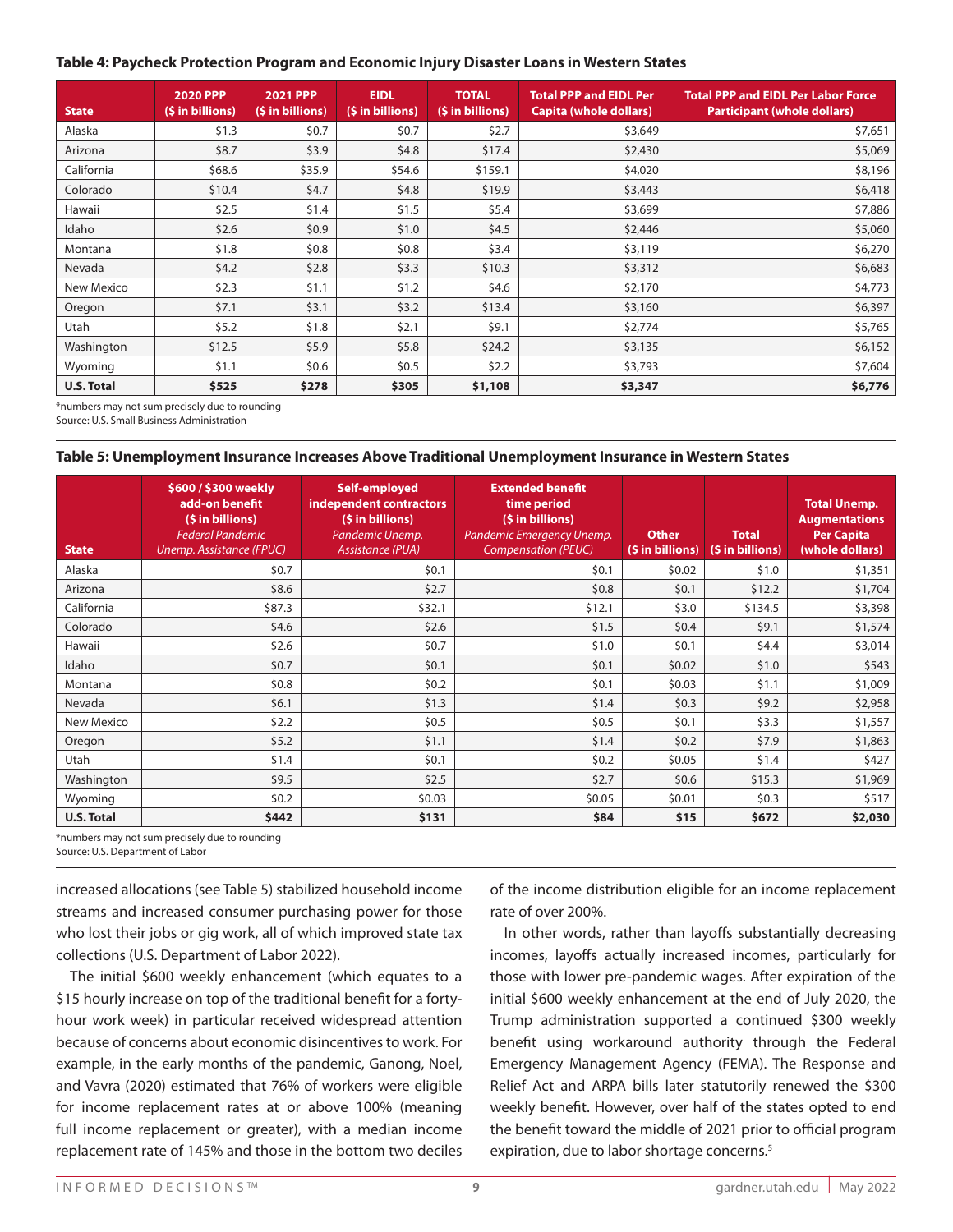### **Table 6: IRS Economic Impact Payments to Households in Western States**

| <b>State</b>      | 2020 Census<br><b>Population</b><br>(millions) | <b>Round 1 (CARES)</b><br>\$1,200 per filer,<br>\$500 per child<br>(\$ in billions) | Round 2 (Response &<br>Relief) \$600 per filer,<br>\$600 per child<br>(\$ in billions) | <b>Round 3 (ARPA)</b><br>\$1,400 per filer<br>and dependent<br>(\$ in billions) | <b>TOTAL -</b><br><b>Economic Impact</b><br><b>Payments</b><br>(\$ in billions) | <b>Total Economic Impact</b><br><b>Payments Per Capita</b><br>(whole dollars) |
|-------------------|------------------------------------------------|-------------------------------------------------------------------------------------|----------------------------------------------------------------------------------------|---------------------------------------------------------------------------------|---------------------------------------------------------------------------------|-------------------------------------------------------------------------------|
| Alaska            | 0.74                                           | \$0.6                                                                               | \$0.3\$                                                                                | \$0.9                                                                           | \$1.8                                                                           | \$2,432                                                                       |
| Arizona           | 7.16                                           | \$5.9                                                                               | \$3.1                                                                                  | \$8.7                                                                           | \$17.7                                                                          | \$2,472                                                                       |
| California        | 39.58                                          | \$29.6                                                                              | \$15.4                                                                                 | \$43.5                                                                          | \$88.5                                                                          | \$2,236                                                                       |
| Colorado          | 5.78                                           | \$4.6                                                                               | \$2.4                                                                                  | \$6.4\$                                                                         | \$13.4                                                                          | \$2,318                                                                       |
| Hawaii            | 1.46                                           | \$1.2                                                                               | \$0.6\$                                                                                | \$1.7                                                                           | \$3.5                                                                           | \$2,397                                                                       |
| Idaho             | 1.84                                           | \$1.6                                                                               | \$0.9\$                                                                                | \$2.3                                                                           | \$4.8                                                                           | \$2,609                                                                       |
| Montana           | 1.09                                           | \$1.0                                                                               | \$0.5                                                                                  | \$1.4                                                                           | \$2.9                                                                           | \$2,661                                                                       |
| Nevada            | 3.11                                           | \$2.6                                                                               | \$1.4                                                                                  | \$3.9                                                                           | \$7.9                                                                           | \$2,540                                                                       |
| New Mexico        | 2.12                                           | \$1.8                                                                               | \$0.9                                                                                  | \$2.6                                                                           | \$5.3                                                                           | \$2,500                                                                       |
| Oregon            | 4.24                                           | \$3.6                                                                               | \$1.8                                                                                  | \$5.0                                                                           | \$10.4                                                                          | \$2,453                                                                       |
| Utah              | 3.28                                           | \$2.6                                                                               | \$1.4                                                                                  | \$3.9                                                                           | \$7.9                                                                           | \$2,409                                                                       |
| Washington        | 7.72                                           | \$6.1                                                                               | \$3.2                                                                                  | \$8.6                                                                           | \$17.9                                                                          | \$2,319                                                                       |
| Wyoming           | 0.58                                           | \$0.5                                                                               | \$0.3\$                                                                                | \$0.7                                                                           | \$1.5                                                                           | \$2,586                                                                       |
| <b>U.S. Total</b> | 331                                            | \$271                                                                               | \$141                                                                                  | \$390                                                                           | \$802                                                                           | \$2,423                                                                       |

Note: Additional amounts may be claimed through income tax credits if qualifying individuals did not receive direct payments Source: Internal Revenue Service

*Household Economic Impact Payments***.** Another major CARES Act economic stabilization program administered by the IRS provided economic impact payments up to \$1,200 per adult and \$500 per child, for households below certain income levels. To exclude the highest income households, the bill reduced payments for individuals with adjusted gross income (AGI) greater than \$75,000 (\$150,000 for married couples filing a joint return). While not included in income tax taxable income, the economic impacts of these payments supported state revenues as they facilitated increased sales taxable spending.

This CARES Act provision, which provided over \$270 billion directly to most U.S. households, represents the first of three rounds of direct broad-based pandemic economic impact payments to most U.S. households. Each round included different amounts for filers and their children, and different phaseout ranges for those with higher incomes. Although average payments varied slightly based on income and age mix in different states, on average, the three rounds of IRS economic impact payments provided about \$2,400 per person (or about \$6,300 per household). Table 6 shows the combined amounts of all three rounds of household economic impact payments in western states, totaling over \$800 billion nationally. As explained later, these amounts supported, and continue to support, consumer spending, saving, and debt reduction.

*Other Programs.* The CARES Act made other significant allocations through a large number of new and existing programs, including \$150 billion set aside for health care providers, \$25 billion for transit agencies, and \$160 billion for tax changes related to income loss limitations, among many other provisions.

In addition to the \$1.7 trillion in spending and tax changes, the CARES Act authorized over \$450 billion in U.S. Treasury financial support for various Federal Reserve lending facilities to ensure liquidity for various large companies, smaller companies, nonprofits, and state and local governments. Ultimately, the vast majority of these lending authorizations went unused because normal lending channels remained functional. This includes the Municipal Liquidity Facility for state and local governments that only transacted two loans with a value of \$1.7 billion, compared to the \$500 billion authorized by the Federal Reserve using both the CARES Act \$450 billion authorization and the Federal Reserve's own discretionary authority. Among all of the CARES-authorized lending facilities, only about 1% of capacity was utilized (U.S. Government Accountabilty Office 2022).

### **Paycheck Protection Program and Health Care Enhancement Act (PPPHCEA) (\$0.5 trillion)**

Following enactment of the CARES ACT, the Paycheck Protection Program quickly became oversubscribed, with some business applicants shut out of funds. About a month after passing the CARES Act, Congress passed the PPPHCEA, which increased business PPP funding allocations by about \$320 billion. In addition to other provisions, the bill also funded continued public health response efforts, providing \$75 billion in additional hospital funding and \$25 billion for COVID-19 testing (Congressional Budget Office 2020).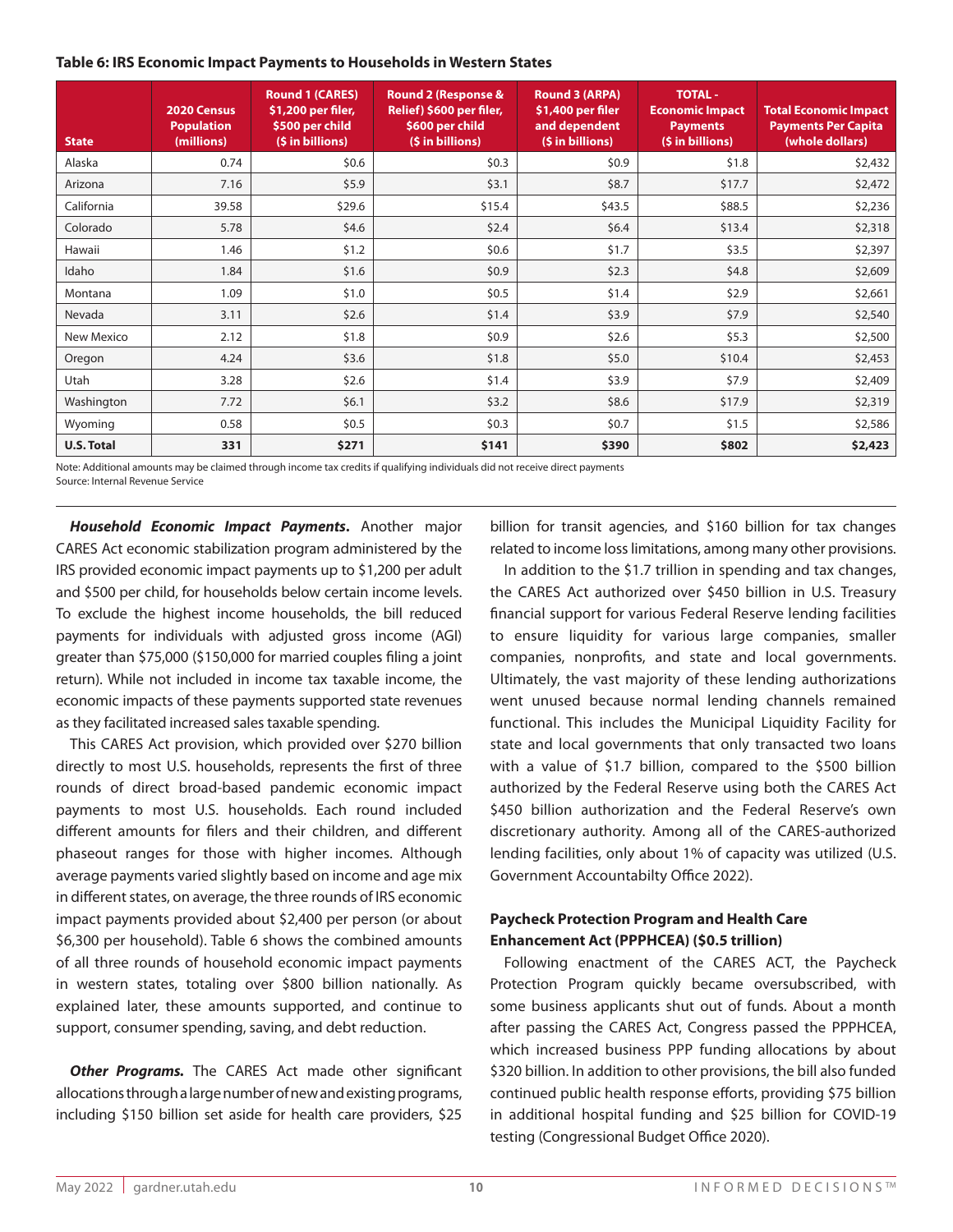## Wave 2 – \$0.9 Trillion Response and Relief Act (December 2020)

Building on the funding structure created in the CARES Act and other previous funding bills, the Coronavirus Response and Relief Supplemental Appropriations Act (CRRSAA) enacted on December 27, 2020 as part of the Consolidated Appropriations Act of 2021 allocated more fiscal support funds, largely through previouslycreated funding channels. By this time, significant economic recovery had occurred, including the U.S. unemployment rate dropping from 14.7% to 6.7% and GDP recovering to near the pre-pandemic peak. But a COVID-19 surge created uncertainty at the time, dampening the economic outlook.

This bill allocated nearly \$870 billion (Congressional Budget Office 2021), including for the following programs:

- Over \$300 billion for additional business supports through PPP, EIDL, and similar programs (see Table 4 for major allocation amounts)
- Nearly \$120 billion to extend enhanced unemployment insurance benefits, at a weekly \$300 increase above the traditional benefit (see Table 5 for overall unemployment insurance summary)
- Nearly \$165 billion for additional direct IRS economic impact payments to households, including \$600 payments per filer and dependent child, with allocation amounts phasing out at incomes similar to those in the CARES Act (see Table 6 for allocation payment amounts)
- Over \$80 billion for K-12 and higher education (see Table 3)
- Nearly \$80 billion for further public health responses, including funds for vaccine purchase and mitigation, testing, contact tracing, and mitigation measures
- Over \$120 billion for other measures, including transportation, SNAP benefits, child care, rental assistance, and other programs.

Although passed very close to the CARES Act's previous December 30, 2020 deadline, the bill also extended the deadline for state and local governments to spend CARES Act Coronavirus Relief Fund allocations.

Notably, the bill excluded new flexible aid for states and local governments. Over the previous months as the economy recovered, a partisan divide emerged regarding state and local government assistance levels actually needed given strengthening state revenues. As early as April 2020, the National Governors Association had requested \$500 billion in addition to the CARES Act's \$150 billion allocation for state and local government aid (National Governors Association 2020). But many questioned the request level, particularly as state revenues recovered strongly, assisted in large part by massive federal fiscal stimulus.

# Wave 3 – \$1.9 Trillion American Rescue Plan Act (March 2021)

The American Rescue Plan Act allocated an estimated \$1.9 trillion in spending and tax changes, making it the single largest fiscal response bill in history (Congressional Budget Office 2021). The bill passed on a nearly party line vote in both Houses of Congress, with the only member breaking ranks (Rep. Golden - D, Maine) voting against the bill (U.S. Congress 2021). As detailed later, by March 2021, significant economic recovery had occurred, prompting many to raise concerns about the magnitude of the bill and its various broad-based elements that were not focused specifically on those still in need. As discussed later, this included not only Republicans who opposed the bill, but some fellow Democrats.

Major allocations include the following:

- Over \$410 billion in economic impact payments to individuals (\$1,400 per filer and dependent), with steeper income phaseouts (see Table 6 for allocation payment amounts)
- \$350 billion in aid to state, local, territorial, and tribal governments (see Table 7)
- Over \$200 billion to further extend unemployment insurance benefits, at the weekly \$300 increase level in addition to traditional unemployment insurance benefits (see Table 5)
- Over \$175 billion for tax provisions (U.S. Treasury 2021), including:
	- o Expansions of the child tax credit, including temporarily increasing the credit amount from \$2,000 to \$3,000 per qualifying child, adding an additional \$600 for children under age 6 (for a total credit of \$3,600), allowing the credit for 17-year-old children, making the credit fully refundable, and providing advance payments on the credit from July to December 2021;
	- o Expanding the child and dependent care tax credit; and
	- o Expanding the earned income tax credit.
- Nearly \$175 billion for health-specific measures
- About \$170 billion in educational support (see Table 3)
- Funding for a wide array of other programs, including targeted small business, rental, and mortgage assistance.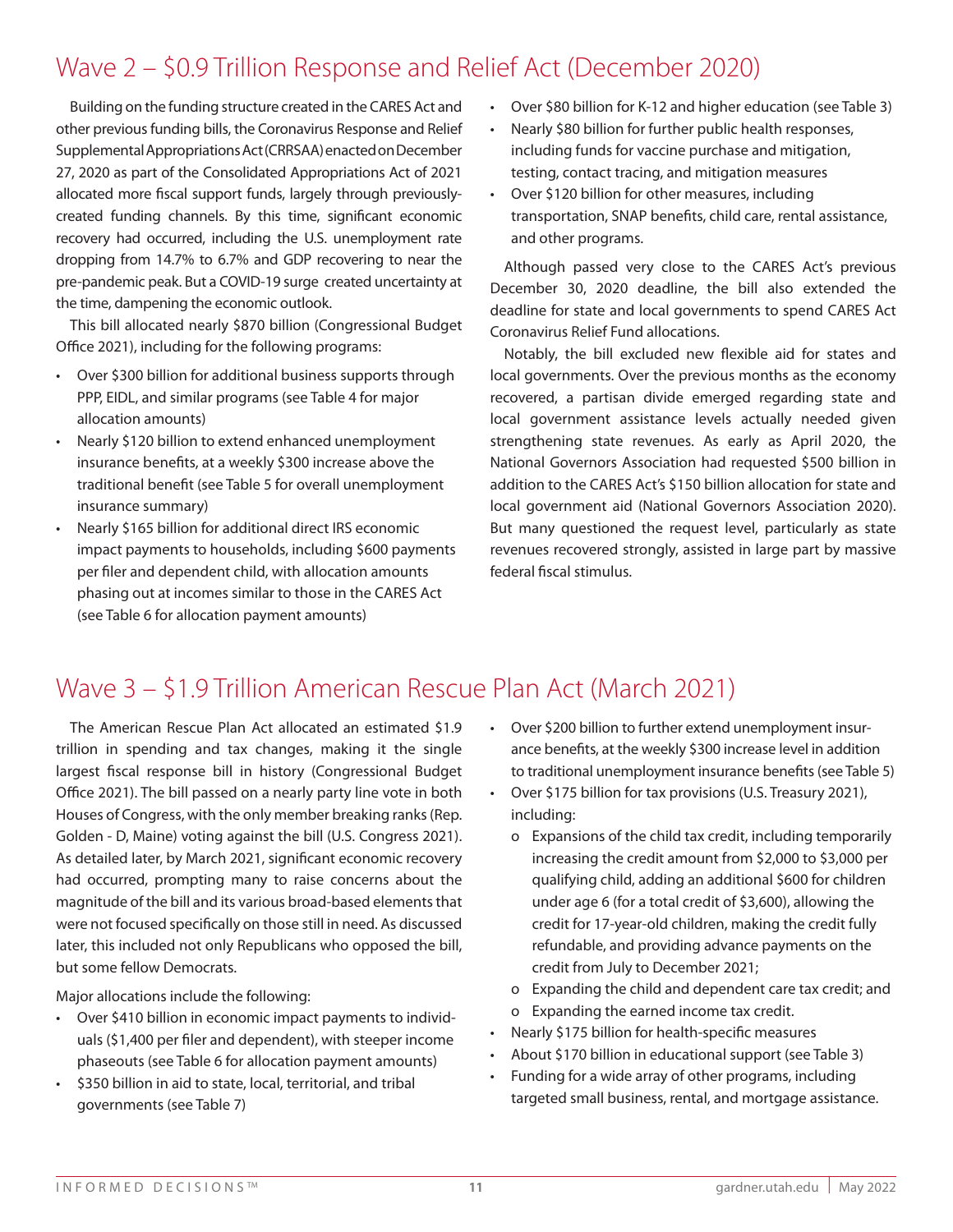### **Table 7 – American Rescue Plan Act Coronavirus State and Local Fiscal Recovery Fund (SLFRF) Allocations to Western States and Local Governments**

| <b>State</b>      | <b>State</b><br>(\$ in billions) | <b>County</b><br>(\$ in billions) | <b>Metropolitan</b><br><b>Cities</b><br>(\$ in billions) | <b>Other</b><br>(\$ in billions) | <b>Total State and</b><br><b>Local SLFRF Amount</b><br>$(sin\left(b\right))$ | <b>Total SLFRF</b><br><b>Per Capita</b><br>(whole dollars) | <b>SLFRF State Allocation</b><br>as % of State General<br><b>Fund 2019 Spending</b> |
|-------------------|----------------------------------|-----------------------------------|----------------------------------------------------------|----------------------------------|------------------------------------------------------------------------------|------------------------------------------------------------|-------------------------------------------------------------------------------------|
| Alaska            | \$1.0                            | \$0.1                             | \$0.05                                                   | \$0.04                           | \$1.2                                                                        | \$1,622                                                    | 20%                                                                                 |
| Arizona           | \$4.2                            | \$1.4                             | \$1.0                                                    | \$0.2\$                          | \$6.8\$                                                                      | \$950                                                      | 9%                                                                                  |
| California        | \$27.0                           | \$7.7                             | \$7.0                                                    | \$1.2                            | \$42.9                                                                       | \$1,084                                                    | 1%                                                                                  |
| Colorado          | \$3.8                            | \$1.1                             | \$0.6\$                                                  | \$0.3\$                          | \$5.8                                                                        | \$1,003                                                    | 8%                                                                                  |
| Hawaii            | \$1.6                            | \$0.3\$                           | \$0.2\$                                                  | \$0.05                           | \$2.2                                                                        | \$1,473                                                    | 13%                                                                                 |
| Idaho             | \$1.1                            | \$0.3\$                           | \$0.1                                                    | \$0.1                            | \$1.6                                                                        | \$870                                                      | 27%                                                                                 |
| Montana           | \$0.9                            | \$0.2\$                           | \$0.05                                                   | \$0.1                            | \$1.3                                                                        | \$1,147                                                    | 43%                                                                                 |
| Nevada            | \$2.7                            | \$0.6\$                           | \$0.3\$                                                  | \$0.2\$                          | \$3.8                                                                        | \$1,222                                                    | 22%                                                                                 |
| New Mexico        | \$1.8                            | \$0.4                             | \$0.2\$                                                  | \$0.2\$                          | \$2.6                                                                        | \$1,226                                                    | 16%                                                                                 |
| Oregon            | \$2.6                            | \$0.8\$                           | \$0.4\$                                                  | \$0.2\$                          | \$4.0                                                                        | \$943                                                      | 10%                                                                                 |
| Utah              | \$1.4                            | \$0.6\$                           | \$0.3\$                                                  | \$0.2\$                          | \$2.5                                                                        | \$762                                                      | 13%                                                                                 |
| Washington        | \$4.4                            | \$1.5                             | \$0.8\$                                                  | \$0.4\$                          | \$7.1                                                                        | \$920                                                      | 4%                                                                                  |
| Wyoming           | \$1.1                            | \$0.1                             | \$0.02                                                   | \$0.05                           | \$1.2                                                                        | \$2,103                                                    | 66%                                                                                 |
| <b>U.S. Total</b> | \$195                            | \$65                              | \$46                                                     | \$20                             | \$326                                                                        | \$985                                                      |                                                                                     |

Source: U.S. Treasury

### **Coronavirus State and Local Fiscal Recovery Funds (SLFRF)**

As mentioned above, the American Rescue Plan Act includes \$350 billion in aid to state, local, territorial, and tribal governments, which includes \$195 billion to states and the District of Columbia and \$130 billion to local governments.

Table 7 shows SLFRF allocations to the western states. Unlike the much shorter spending time period for CARES Act allocations, these funds are available for obligation through 2024 (final spending by 2026), with half of the funds distributed to state and local governments in May 2021 and the remainder to be sent in May 2022 (U.S. Treasury 2022).

Eligible funding uses include public health expenditures, addressing negative economic impacts from COVID-19 (such as impacts to households and businesses), replacing lost public sector revenue, providing premium pay to essential

workers in critical infrastructure sectors, and investing in water, sewer, and broadband infrastructure. NASBO (2021) indicates that of the roughly 40% of funds initially allocated by states as of the fall 2021 study date, intended uses are as follows: revenue replacement (32%), negative economic impacts (27%), infrastructure (16%), services to disproportionately impacted communities (15%), public health (9%), and other uses (1%).

Of the estimated \$5.1 billion total federal fiscal response, discretionary aid to states, local, tribal, and territorial governments totals \$500 billion (about 10% of total federal fiscal response), including ARPA's \$350 billion for the Coronavirus State and Local Fiscal Recovery Fund and the CARES Act's \$150 billion for the Coronavirus Relief Fund. The federal government also provided additional program-specific grants to states and their local governments.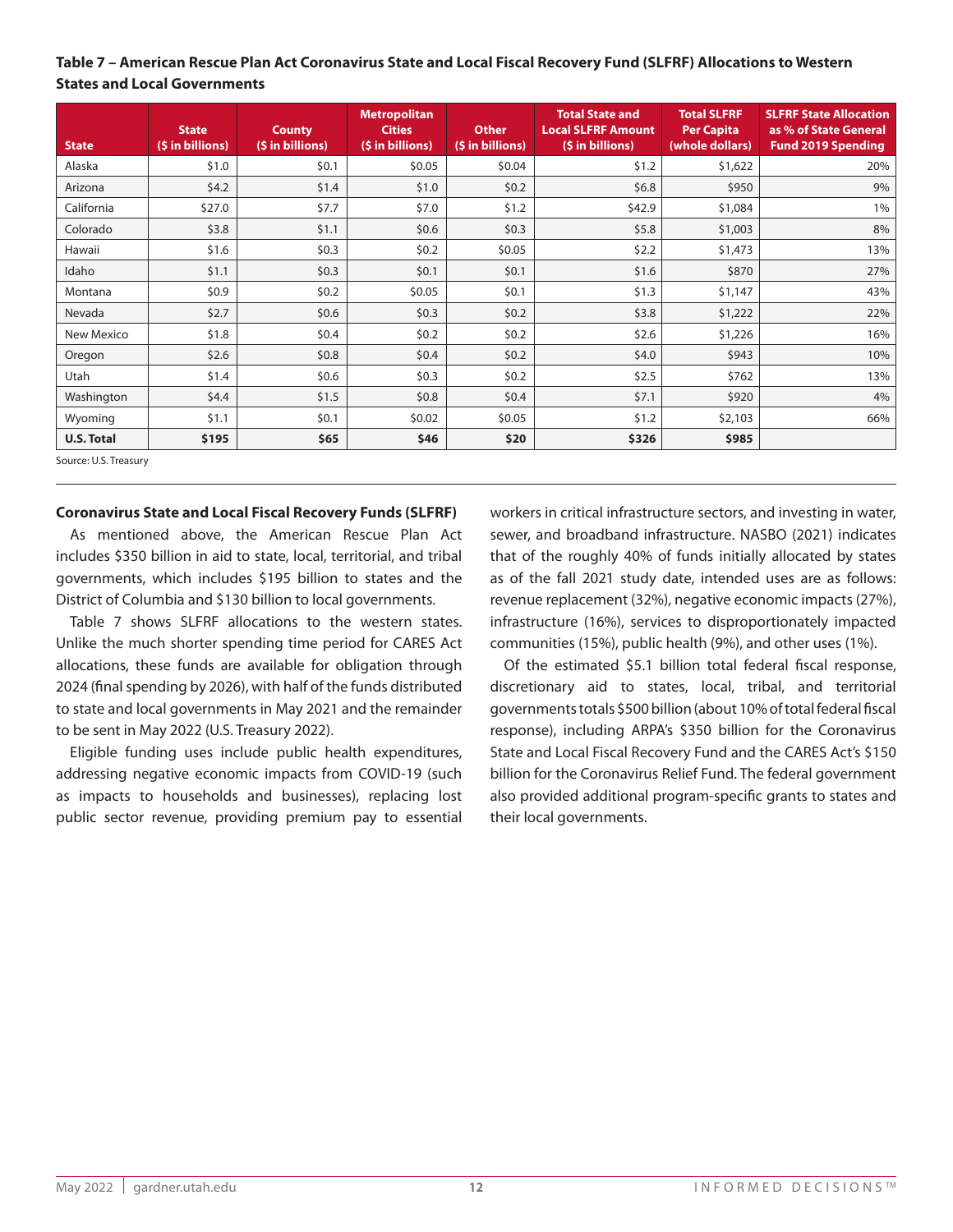# Millions of Dollars Economic Recovery

to more normal economic activity as vaccines became broadly fiscal and monetary policy helped the United States return to and 12 now exceed pre-pandemic GDP per capita levels. However, these 10 10.0 recovery stabilized state budgets, leading to sizable revenue given widespread layoffs. cc<br>re<br>in<br>ac As Figure 4 shows, the combined effect of people returning benefits are not evenly spread throughout society and have 7.5 increases, even though revenue drops were initially anticipated available, governments easing restrictions, and expansionary

 $\ddot{\phantom{0}}$ impacts in the form of increased tax collections as economic 2021. By spurring additional demand for goods while supply 500,000 contributed to goods shortages and inflation. 2.5 For example, driven by indirect state budget fiscal stimulus .<br>activity quickly recovered, NASBO (2021) indicates that 47 states saw General Fund revenue collections exceed projections in FY 1950 1960 1970 1980 1990 2000 2010 2020 chains remained constrained, the federal fiscal response also

### 120 **Incomes Increased During Pandemic**

س<br>Ir<br>re As businesses, particularly many goods-producing firms, Protection Program, the firms not only received support to for additional employees as demand dramatically increased, spurred by consumers flush with cash. This economic activity<br>initially stabilized, then increased, state income tax revenues. received fiscal stabilization funds such as the Paycheck re<br>Pi<br>fa keep existing employees on the job, but began searching

sa<br>pe<br>Fi<br>**H**e As households received unemployment insurance compenon son 7.5 8 prior quarter and by nearly 11% over the prior year as shown in 9 personal income in the second quarter of 2020 by 8% over the Figure 5 (U.S. Bureau of Economic Analysis 2022). 1970 1980 1990 2000 2010 2020 sation and economic stimulus payments, this increased

### 2.5 600,000 **Households Using Stimulus Funds for Saving, Debt**  0.0 **Reduction, and Spending**

With these sizable income increases, households saved sizable amounts, paid down debt, and increased spending.

ar<br>m<br>le about 30-40%, saved about 30-35%, and paid down debt that households planned to spend even less of their Wave 2 and Wave 3 fiscal stimulus payments, instead focusing even rates from current income have returned to more normal levels (see Figure 6), sizable amounts of accumulated savings 40 12.5 households spending these sizable savings remains uncertain, increasing uncertainty about the economic outlook and Belsie (2020) and Armantier et al. (2020) initially estimate si:<br>th<br>ak  $\frac{2}{\sqrt{2}}$ remain available to consumers (see Figure 7). The timing of more on saving and debt reduction. Although personal saving that for Wave 1 direct stimulus allocations, households spent with about 30-35%. Armantier et al. (2021) further indicate

**Figure 4: U.S. Real GDP Per Capita, 1970–2021** 5



**Source: U.S. Bureau of Economic Analysis** 





1960 1970 1980 1990 2000 2010 2020

Source: U.S. Bureau of Economic Analysis<br>

2,400





Billions of Dollars

Source: U.S. Bureau of Economic Analysis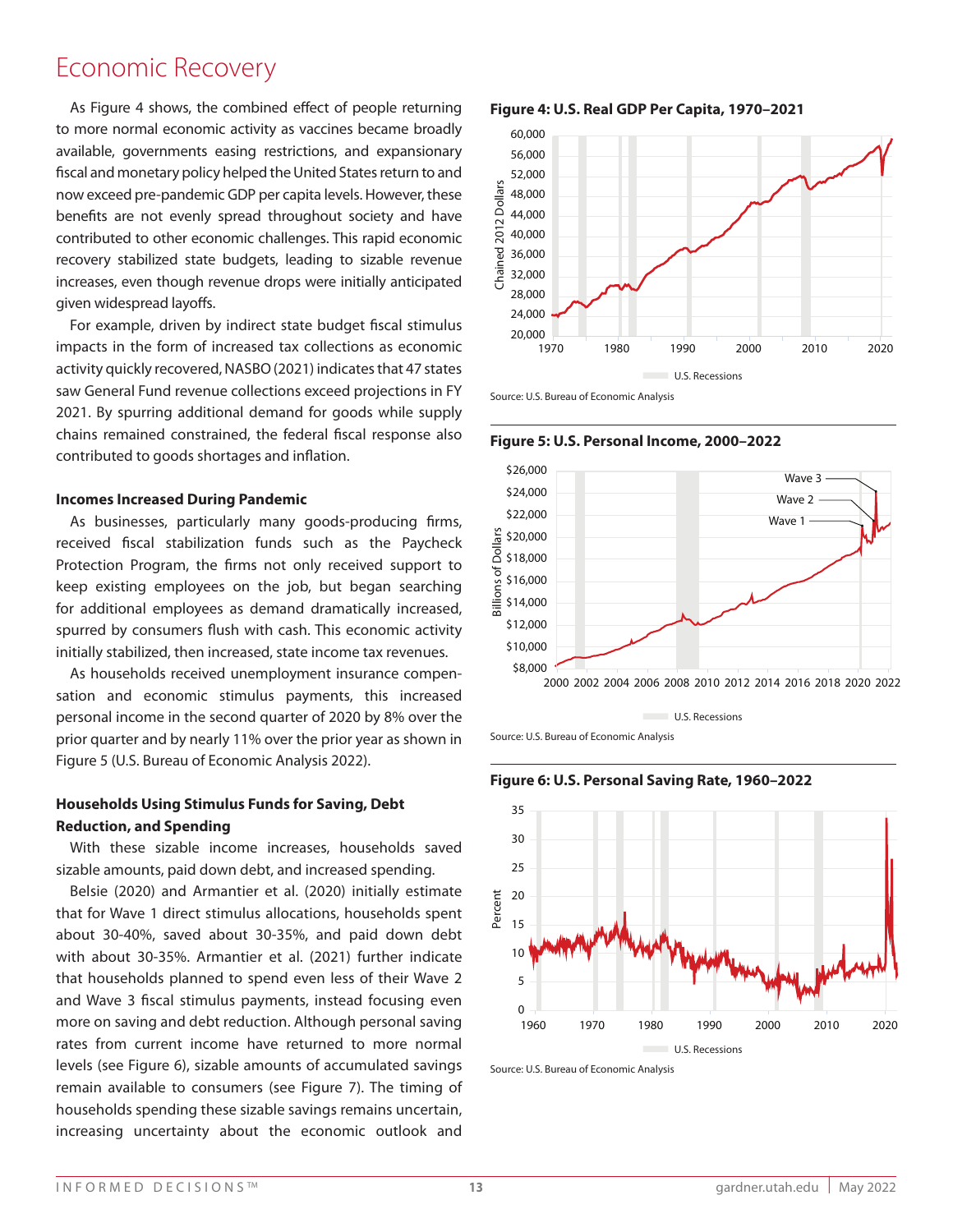



Source: Board of Governors of the Federal Reserve System (US)

**Figure 8: U.S. Household Debt Service Payments as Percent**  \$24,000 **of Disposable Personal Income, 1980–2021** \$20,000 ga.co  $\mathbf{L}$  $m$ oni



potentially contributing to inflationary pressures if funds are spent at once.

dropped to multi-generational lows (see Figure 8), due in part 가<br>dl<br>tc Household debt service levels as a percentage of GDP to households using stimulus payments to pay down debt and interest rate loans, particularly for mortgages. While savings are  $100<sub>o</sub>$ ongoing spending capacity likely to prop up future sales tax to monetary policy allowing households to refinance into lower a one-time funding source, these debt reductions create future collections.

ro<br>CC<br>m<br>re<br>CC services remained heavily restricted. This renewed goods focus, including on remote sales on which many states began collecting sales and use tax in the aftermath of a landmark 2018 Supreme Court decision, increased sales tax revenues in Household spending re-focused on goods because many many states.

5.0 As shown in Figure 9, this goods re-focusing caused a large retail sales increase, which supported strong sales tax revenue collections.

**Figure 9: Nominal U.S. Retail Sales, 1992–2021** (\$ millions)









80

# <sup>50</sup><br>Ed **Economic Challenges from Federal Fiscal Response**

However, along with the benefits of a strong economic 40 recovery, the federal fiscal response also sowed seeds of future increased debt<mark>.</mark> 1970 1980 1990 2000 2010 2020 re<br>er<br>ir economic and state budget challenges, including inflation and<br>increased debt

the fiscal stimulus has contributed to current inflationary ne<br>. seen in over forty years (see Figure 10). While many factors in<br>in<br>co Inflation. The most prominent short-term impact is that 5 challenges, with U.S. consumer inflation spiking to levels not large-scale fiscal stimulus is a major contributing factor. Initially projected to be transitory and closely related to pandemic- $\frac{3}{2}$ specific factors, sustained and accelerating consumer price 2,800 inflation has raised significant concerns about long-term inflationary pressures if a wage-price spiral occurs, in which workers demand higher wages, which firms then pass on to consumers through higher prices. 1960 1970 1980 1990 2000 2010 2020 likely contribute to the price spike, including pandemic-specific impacts (such as supply chain disruptions and labor shortages),

400

10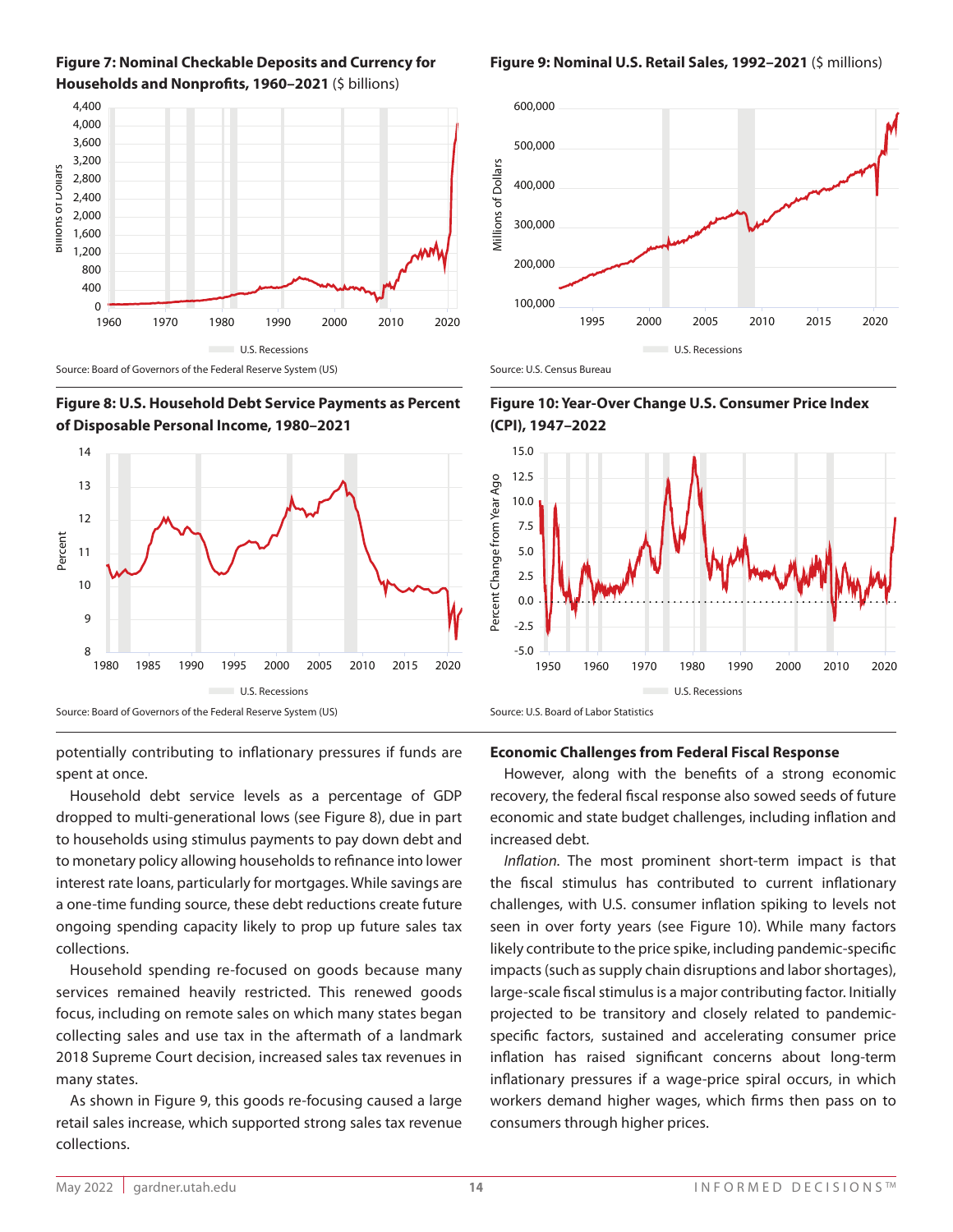

**Figure 11: Federal Surplus or Deficit as a Percent of GDP,** 

millions of Dollars of Dollars of Dollars in the Dollars of Dollars of Dollars in the Dollars of Dollars in the Dollars of Dollars in the Dollars of Dollars in the Dollars in the Dollars of Dollars in the Dollars in the Do

**Figure 12: National Debt as a Percent of GDP, 1966-2021** 12: National Debt as a Percent of GDP, 1966-2021



Especially notable because a prominent critic belonged to the same political party as the new president, in early 2021, while debates occurred on the Wave 3 American Rescue Plan Act, Larry Summers, former U.S. Treasury Secretary in the Clinton administration and director of the National Economic Council under the Obama administration, very publicly raised concerns that the bill was over three times as large as the pandemic's economic output shortfall and could "set off inflationary pressures of a kind we have not seen in a generation."6

Federal Reserve economists Jordà, Liu, Nechio, and Rivera-Reyes (2022) recently indicated that "since the first half of 2021, U.S. inflation has increasingly outpaced inflation in other developed countries. Estimates suggest that fiscal support measures designed to counteract the severity of the pandemic's economic effect may have contributed to this divergence by raising inflation about 3 percentage points by the end of 2021." In other words, federal fiscal stimulus is a major contributing factor to current inflation, although not the only factor.

States have not had to manage budgets in a high inflation 5 environment for many decades, so ongoing future inflation it is not entirely clear what portion of current state revenue increases are primarily driven by overall inflation, as opposed 3,600 to real net ongoing revenue increases that will not need to be offset with higher spending just to pace with price increases. revenue growth may at first seem like a revenue windfall. But inflation creates higher costs on the spending side just to keep could create future budget challenges. Nominally-increasing pace. Said differently, in such a rapidly changing environment

o<br>tl<br>o Federal Government Debt. As Figure 11 shows, even prior to the pandemic, the federal fiscal house was tremendously out of order. Deficits had been growing relative to GDP over the past 1,200 800 two decades, even during good economic times. Increased federal borrowing financed the federal pandemic fiscal response's additional deficit spending. Figure 12 shows that the federal fiscal response's immediate societal benefits came has declined moderately relative to GDP as economic activity rebounded. at the expense of increasing federal government debt, which

But as interest rates rise coming out of the pandemic, increasing federal debt service payments may create federal fiscal pressures that could negatively impact states as the higher interest payments eventually crowd out other federal spending, including federal aid to states and local governments, or lead to federal tax increases that could negatively impact the economy. in<br>fis<br>in

### 2000 2002 2004 2006 2008 2010 2012 2014 2016 2018 2020 2022 Conclusion

In summation, the COVID-19 pandemic initially brought severe economic impacts, as households, businesses, and governments responded to an unknown virus. Federal fiscal support in excess of \$5 trillion (about 25% of 2020 GDP) propped up an ailing economy during the most severe economic impacts and helped with the economic recovery after that.

This massive federal fiscal support, along with other factors, stabilized state and local budgets. This stabilization occurred through federal aid allocated directly to states and through the larger secondary effects supporting state General Fund revenues by increasing economic activity that increased tax revenues. As with states throughout the nation, western states received significant benefits from the federal fiscal response, unexpectedly maintaining and increasing budgets as revenues increased. At the same time, the federal fiscal response is contributing to current economic challenges such as inflation and goods shortages, and to long-term debt challenges.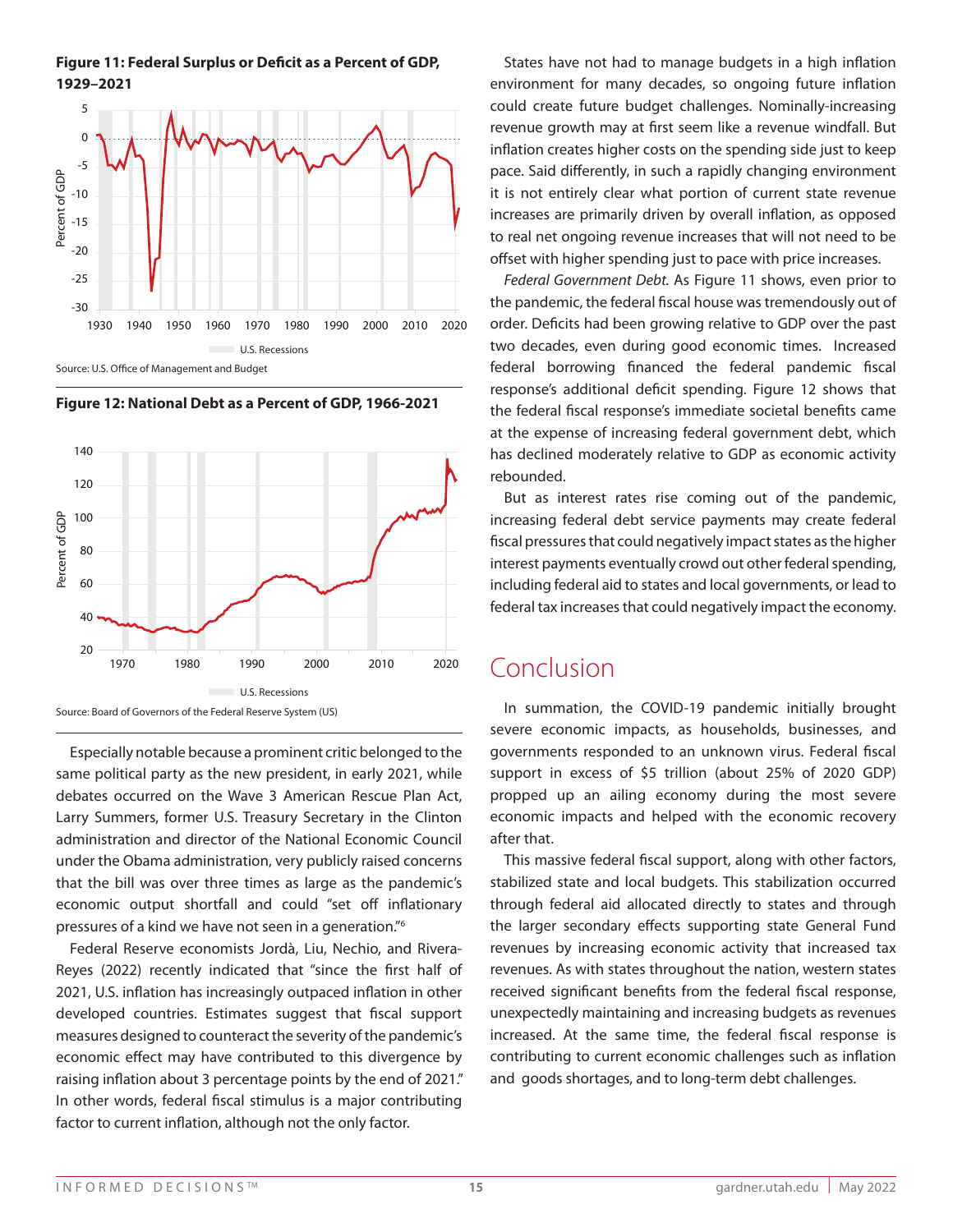## References

Armantier, Olivier, Leo Goldman, Gizem Koşar, and Wilbert van der Klaauw. "An Update on How Households Are Using Stimulus Checks." Federal Reserve Bank of New York Liberty Street Economics. April 7, 2021. https:// libertystreeteconomics.newyorkfed.org/2021/04/an-update-on-howhouseholds-are-using-stimulus-checks.html

Armantier, Olivier, Leo Goldman, Gizem Koşar, Jessica Lu, Rachel Pomerantz, and Wilbert van der Klaauw. "How Have Households Used Their Stimulus Payments and How Would They Spend the Next?" Federal Reserve Bank of New York Liberty Street Economics. October 13, 2020. https:// libertystreeteconomics.newyorkfed.org/2020/10/how-have-households-usedtheir-stimulus-payments-and-how-would-they-spend-the-next.html

Belsie, Laurent. "Most Stimulus Payments Were Saved or Applied to Debt." National Bureau of Economic Research. October 2020. https://www.nber.org/ digest/oct20/most-stimulus-payments-were-saved-or-applied-debt

Board of Governors of the Federal Reserve System. *Asset, Level [CDCABSHNO]*. Retrieved from FRED, Federal Reserve Bank of St. Louis.

Board of Governors of the Federal Reserve System. *Household Debt Service Payments as a Percent of Disposable Personal Income [TDSP]*. Retrieved from FRED, Federal Reserve Bank of St. Louis.

Centers for Disease Control and Prevention. "Order Under Sections 362 and 365 of the Public Health Service Act." March 2020. https://www.cdc.gov/ quarantine/pdf/CDC-Order-Prohibiting-Introduction-of-Persons\_Final\_3-20- 20\_3-p.pdf

Congressional Budget Office. "CBO Estimate for H.R. 266, the Paycheck Protection Program and Health Care Enhancement Act" April 21, 2020. https:// www.cbo.gov/system/files/2020-04/hr266.pdf

Congressional Budget Office. "CBO Estimate for H.R. 6074, the Coronavirus Preparedness and Response Supplemental Appropriations Act, 2020". March 4, 2020. https://www.cbo.gov/system/files/2020-03/hr6074.pdf

Congressional Budget Office. "Cost Estimate - Economic Stimulus Act of 2008." February 6, 2008. https://www.cbo.gov/sites/default/files/110thcongress-2007-2008/costestimate/senatefiscalstimulus0.pdf

Congressional Budget Office. "Estimated Impact of the American Recovery and Reinvestment Act on Employment and Economic Output in 2014." February 2015. https://www.cbo.gov/sites/default/files/114th-congress-2015-2016/ reports/49958-ARRA.pdf

Congressional Budget Office. "Preliminary Estimate of the Effects of H.R. 6201, the Families First Coronavirus Response Act." April 2, 2020. https://www.cbo. gov/system/files/2020-04/HR6201.pdf

Congressional Budget Office. "Preliminary Estimate of the Effects of H.R. 748, the CARES Act, Public Law 116-136, Revised." April 27, 2020. https://www.cbo. gov/system/files/2020-04/hr748.pdf

Congressional Budget Office. "Report on the Troubled Asset Relief Program – July 2021." July 2021. https://www.cbo.gov/publication/57341# idTextAnchor003

Congressional Budget Office. "The Budgetary Effects of Major Laws Enacted in Response to the 2020–2021 Coronavirus Pandemic, December 2020 and March 2021." September 2021. https://www.cbo.gov/system/files/2021- 09/57343-Pandemic.pdf

Congressional Budget Office. "The Federal Budget in 2019: An Infographic." April 15, 2020. https://www.cbo.gov/publication/56324

Ganong, Peter, Pascal Noel, and Joseph Vavra. "US Unemployment Insurance Replacement Rates During the Pandemic." National Bureau of Economic Research Working Paper 27216. May 2020. https://www.nber.org/system/files/ working\_papers/w27216/w27216.pdf

Internal Revenue Service. "Filing and Payment Deadline Extended to July 15, 2020." March 21, 2020. https://www.irs.gov/newsroom/payment-deadlineextended-to-july-15-2020.

Internal Revenue Service. "SOI Tax Stats - Coronavirus Aid, Relief, and Economic Security Act (CARES Act) Statistics." 2022. https://www.irs.gov/statistics/soi-taxstats-coronavirus-aid-relief-and-economic-security-act-cares-act-statistics

Jordà, Òscar, Celeste Liu, Fernanda Nechio, and Fabián Rivera-Reyes. "Why Is U.S. Inflation Higher than in Other Countries?" Federal Reserve Bank of San Francisco Economic Letter. March 28, 2022. https://www.frbsf.org/wp-content/ uploads/sites/4/el2022-07.pdf

Moreland A, Herlihy C, Tynan MA, et al. "Timing of State and Territorial COVID-19 Stay-at-Home Orders and Changes in Population Movement — United States, March 1–May 31, 2020." MMWR Morb Mortal Wkly Rep 2020; 69:1198–1203. http://dx.doi.org/10.15585/mmwr.mm6935a2

National Association of State Budget Officers. "2020 State Expenditure Report." 2020. https://higherlogicdownload.s3.amazonaws.com/NASBO/9d2d2db1 c943-4f1b-b750-0fca152d64c2/UploadedImages/SER%20Archive/2020\_State\_ Expenditure\_Report\_S.pdf

National Association of State Budget Officers. "Fiscal Survey of the States Summary – Spring and Fall 2020." https://www.nasbo.org/mainsite/reportsdata/fiscal-survey-of-states/fiscal-survey-archives

National Association of State Budget Officers. "Planned Uses of Fiscal Recovery Funds as Reported by States to U.S. Treasury." October 18, 2021. https:// higherlogicdownload.s3.amazonaws.com/NASBO/9d2d2db1-c943-4f1b-b750- 0fca152d64c2/UploadedImages/Issue%20Briefs%20/Planned\_Uses\_of\_Fiscal\_ Recovery\_Funds\_as\_Reported\_by\_States\_to\_U\_S\_\_Treasury\_.pdf

National Association of State Budget Officers. "Summary: Fall 2021 Fiscal Survey of States." December 17, 2021. https://higherlogicdownload. s3.amazonaws.com/NASBO/9d2d2db1-c943-4f1b-b750 0fca152d64c2/ UploadedImages/Issue%20Briefs%20/Fall\_2021\_Fiscal\_Survey\_Summary.pdf

National Conference of State Legislatures. "How States Are Spending Their Stimulus Funds." 2022. https://www.ncsl.org/research/fiscal-policy/how-statesare-spending-their-stimulus-funds.aspx

National Governors Association. "National Governors Association Outlines Need For 'Additional And Immediate' Fiscal Assistance To States." April 11, 2020. https://www.nga.org/news/press-releases/national-governors-associationoutlines-need-for-additional-and-immediate-fiscal-assistance-to-states/

National Governors Association. "National Governors Association Leadership Statement On Congressional Coronavirus Relief Negotiations." July 29, 2020. https://www.nga.org/news/press-releases/national-governors-associationleadership-statement-on-congressional-coronavirus-relief-negotiations/

Paul G. Peterson Foundation. "How Have States Used Their Direct COVID Relief Funds?" January 14, 2022. https://www.pgpf.org/blog/2022/01/how-havestates-used-their-direct-covid-relief-funds

Shapiro, Matthew D and Joel Slemrod, 2003. "Consumer Response to Tax Rebates." American Economic Review Vol. 93 (1), pages 381-396.

U.S. Bureau of Economic Analysis. *National Income and Product Accounts*. https://apps.bea.gov/iTable/index\_nipa.cfm

U.S. Bureau of Economic Analysis. *Real Gross Domestic Product per Capita [A939RX0Q048SBEA]*. Retrieved from FRED, Federal Reserve Bank of St. Louis.

U.S. Bureau of Economic Analysis. *Personal Saving Rate [PSAVERT].* Retrieved from FRED, Federal Reserve Bank of St. Louis.

U.S. Bureau of Labor Statistics. *Consumer Price Index for All Urban Consumers: All Items in U.S. City Average [CPIAUCSL].* Retrieved from FRED, Federal Reserve Bank of St. Louis.

U.S. Census Bureau. 2020 Decennial Census of Population and Housing. https://www.census.gov/programs-surveys/decennial-census.html

U.S. Census Bureau. *Advance Retail Sales: Retail Trade [RSXFS]*. Retrieved from FRED, Federal Reserve Bank of St. Louis.

U.S. Congress. Congress.gov

U.S. Department of Education. "American Rescue Plan Elementary and Secondary School Emergency Relief Fund." 2022. https://oese.ed.gov/ files/2021/03/FINAL\_ARP-ESSER-Methodology-and-Table.pdf

U.S. Department of Education. "ARP: American Rescue Plan." 2022. https:// www2.ed.gov/about/offices/list/ope/arp.html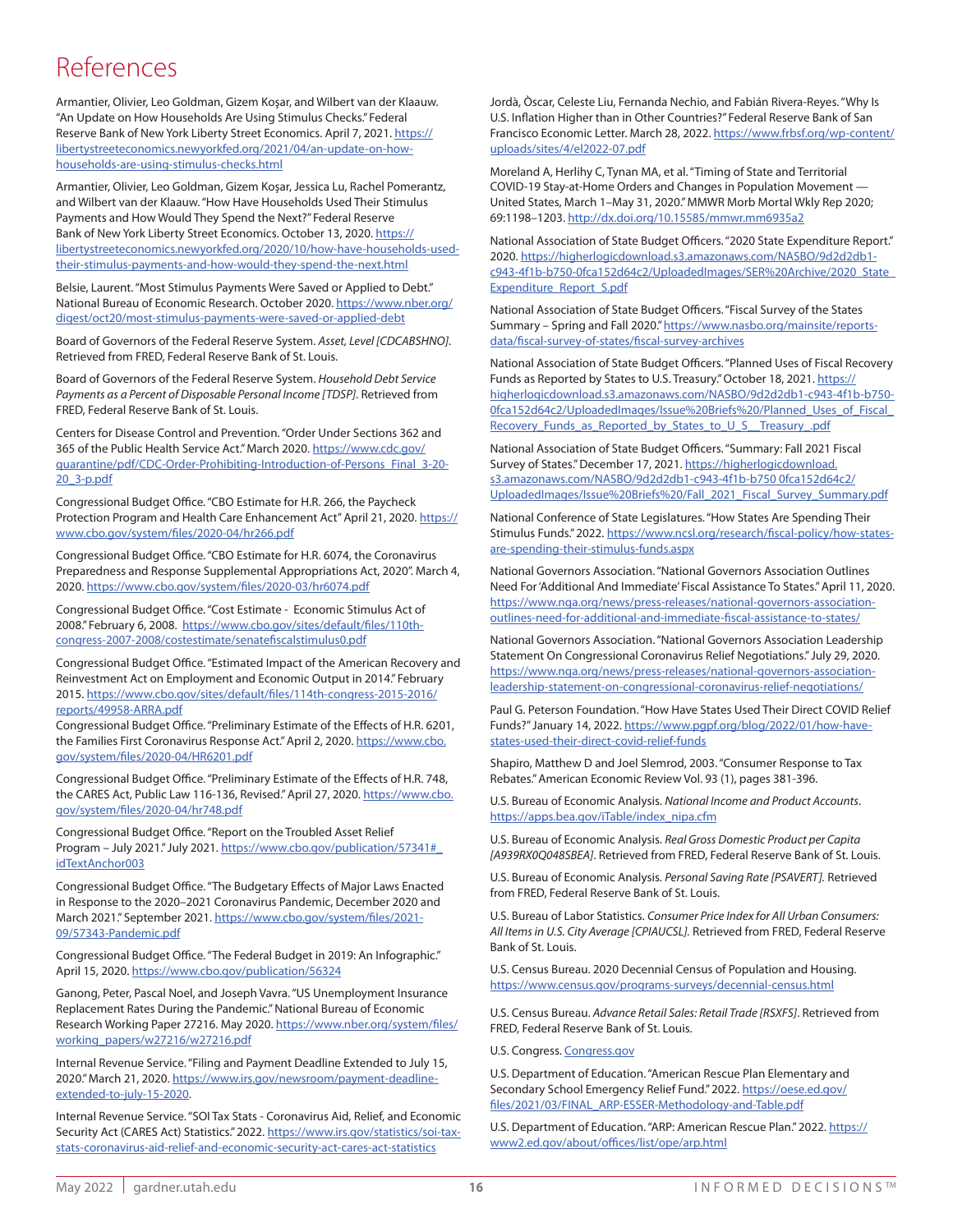U.S. Department of Education. "Education Stabilization Fund." 2022. https://covid-relief-data.ed.gov

U.S. Department of Education. "Elementary and Secondary School Emergency Relief Fund." 2022. https://oese.ed.gov/files/2020/04/ESSER-Fund-State-Allocations-Table.pdf

U.S. Department of Education. "Elementary and Secondary School Emergency Relief Fund (ESSER II)." 2022. https://oese.ed.gov/files/2021/01/Final\_ESSERII\_ Methodology\_Table\_1.5.21.pdf

U.S. Department of Education. "Governor's Emergency Education Relief Fund." 2022. https://oese.ed.gov/files/2020/04/GEER-Fund-State-Allocations-Table.pdf

U.S. Department of Labor. "Families First Coronavirus Response Act and Coronavirus Aid, Relief, and Economic Security (CARES) Act Funding to States." April 2022. https://oui.doleta.gov/unemploy/docs/cares\_act\_funding\_state.html

U.S. Employment and Training Administration. *Initial Claims [ICSA]*. Retrieved from FRED, Federal Reserve Bank of St. Louis.

U.S. Government Accountability Office. "Federal Reserve Lending Programs, Use of CARES Act-Supported Programs Has Been Limited and Flow of Credit Has Generally Improved." December 2020. https://www.gao.gov/assets/gao-21-180.pdf

U.S. Office of Management and Budget. *Federal Debt: Total Public Debt as Percent of Gross Domestic Product [GFDEGDQ188S]*. Retrieved from FRED, Federal Reserve Bank of St. Louis.

U.S. Small Business Administration. "Disaster Assistance Update Nationwide COVID EIDL, Targeted EIDL Advances, Supplemental Targeted Advances." December 2, 2021. https://www.sba.gov/sites/default/files/2021-12/ COVID-19%20EIDL%20TA%20STA\_12022021\_Public-508.pdf

U.S. Small Business Administration. "PPP Data." February 20, 2022. https:// www.sba.gov/funding-programs/loans/covid-19-relief-options/paycheckprotection-program/ppp-data

U.S. Small Business Administration. "Paycheck Protection Program." May 24, 2021. https://www.sba.gov/sites/default/files/2021-05/2021.05.24%20-%20 SBA%20COVID%20Relief%20Program%20Report%20-%20vFINALSHARE-508. pdf

U.S. Small Business Administration. "Paycheck Protection Program (PPP) Report." August 8, 2020. https://www.sba.gov/sites/default/files/2021-09/ PPP\_Report%20-%202020-08-10-508.pdf

U.S. Treasury. "Coronavirus Relief Fund for States, Tribal Governments, and Certain Eligible Local Governments." January 15, 2021. https://home.treasury. gov/system/files/136/CRF-Guidance-Federal-Register\_2021-00827.pdf

U.S. Treasury. "Coronavirus State and Local Fiscal Recovery Fund." January 27, 2022. https://www.govinfo.gov/content/pkg/FR-2022-01-27/pdf/2022-00292. pdf

U.S. Treasury. "Coronavirus State and Local Fiscal Recovery Funds." 2022. https://home.treasury.gov/policy-issues/coronavirus/assistance-for-statelocal-and-tribal-governments/state-and-local-fiscal-recovery-funds

U.S. Treasury. "Fact Sheet: The American Rescue Plan Will Deliver Immediate Economic Relief to Families." March 18, 2021. https://home.treasury.gov/news/ featured-stories/fact-sheet-the-american-rescue-plan-will-deliver-immediateeconomic-relief-to-families

U.S. Treasury. "Payments to States and Eligible Units of Local Government." 2022. https://home.treasury.gov/system/files/136/Payments-to-States-and-Units-of-Local-Government.pdf

### **Endnotes**

- 1. See, for example, Wall Street Journal, "Recession Forces Spending Cuts on States, Cities Hit by Coronavirus," (https://www.wsj.com/ articles/recession-forces-spending-cuts-on-states-cities-hit-by-coronavirus-11594200600?mod=article\_inline), "Coronavirus-Hit State Budgets Create a Drag on U.S. Recovery," (https://www.wsj.com/ articles/coronavirus-hit-state-budgets-create-a-drag-on-u-s-recovery-11597224600?mod=article\_inline), and "U.S. States Face Biggest Cash Crisis Since the Great Depression," (https://www.wsj.com/articles/u-sstates-face-biggest-cash-crisis-since-the-great-depression-11603910750).
- 2. See, for example, Bloomberg, "Mnuchin Warns Virus Could Yield 20% Jobless Rate Without Action," (https://www.bloomberg.com/news/articles/2020-03-17/mnuchin-warns-virus-could-yield-20-jobless-rate-without-action-k7wheob8?srnd=markets-vp) and International Monetary Fund blog, "The Great Lockdown: Worst Economic Downturn Since the Great Depression," (https://blogs.imf.org/2020/04/14/the-great-lockdown-worsteconomic-downturn-since-the-great-depression/)
- 3. Although initially authorized at \$700 billion, this full TARP amount was never allocated and later statutorily reduced. Allocation amounts were offset by assets sold later to help cover initial outlays. The Congressional Budget Office now estimates the net impact of TARP at just \$31 billion.
- 4. See, for example, media articles at https://www.vox.com/policy-and-politics/2020/3/23/21190764/senate-cloture-vote-coronavirus-fails, https:// www.nytimes.com/2020/03/25/us/politics/coronavirus-senate-deal. html, https://www.brookings.edu/blog/up-front/2020/03/23/how-willthe-coronavirus-affect-state-and-local-government-budgets/, https:// www.npr.org/sections/coronavirus-live-updates/2020/12/08/944199072/ democrats-and-some-republicans-push-to-add-stimulus-checks-to-covid-19-relief-bi, and https://www.marketplace.org/2020/10/06/aid-for-statelocal-governments-sticking-point-federal-covid-19-stimulus/
- 5. See USA Today, "What states are ending federal unemployment benefits early? See who has cut the extra \$300 a week." (https://www.usatoday. com/story/money/2021/07/01/unemployment-benefits-covid-federal-aid-ending-early-many-states/7815341002/).
- 6. See, for example, https://www.washingtonpost.com/opinions/2021/02/04/larry-summers-biden-covid-stimulus/ and https://www. bloomberg.com/news/videos/2021-02-27/we-are-heading-for-the-worstinflation-risk-in-40-years-summers-video
- 7. The CARES Act authorized over \$450 billion in U.S. Treasury-backed Federal Reserve lending facilities, including a Municipal Liquidity Facility for state and local governments, which are excluded from these figures because they were offset with assets, align more with monetary policy, and because they were barely used.